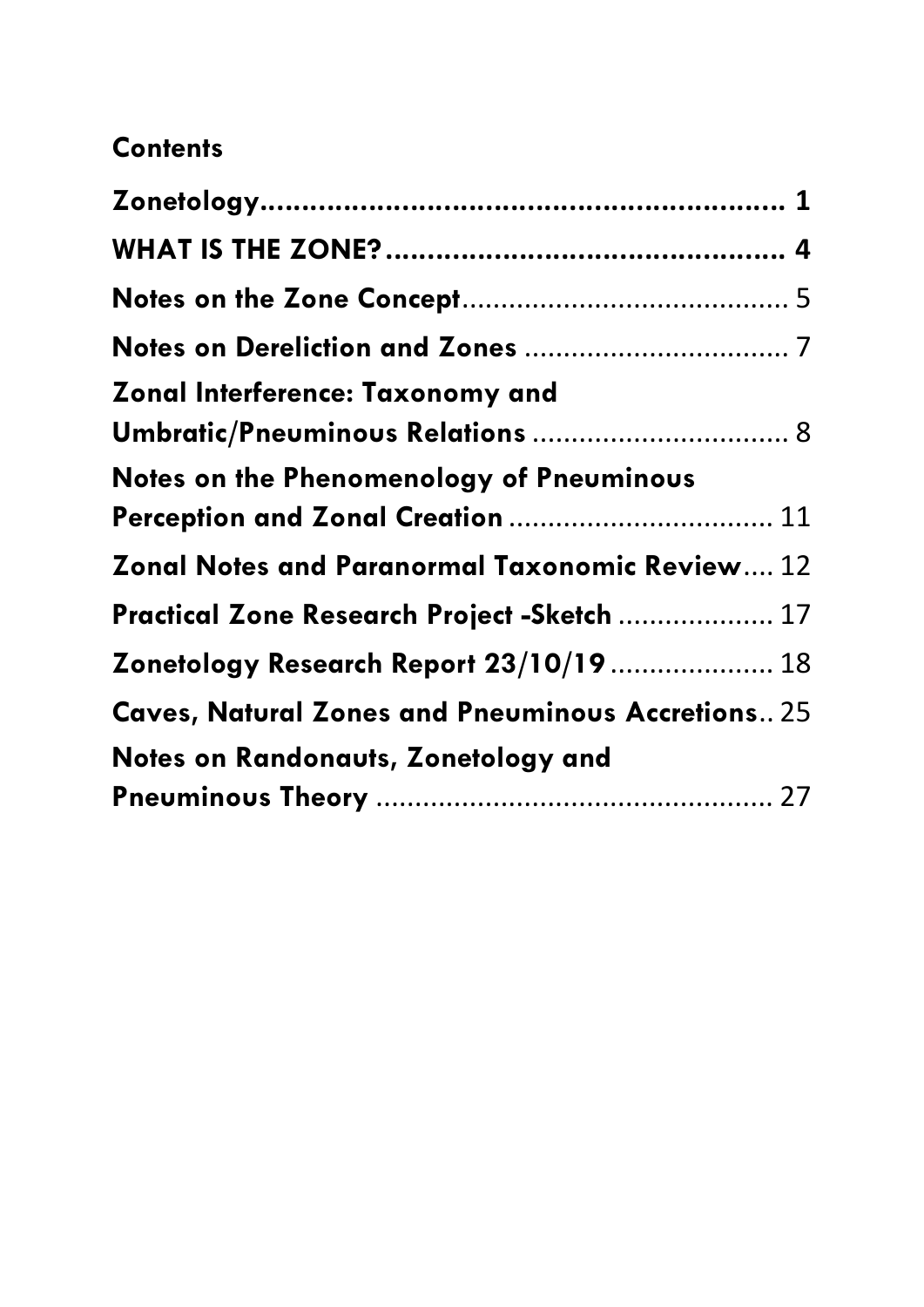## <span id="page-1-0"></span>**Zonetology**

Zonetology is the continuation of a line of thought that now begins its third phase of description. The first phase is contained under the forthcoming release 'Tractatus Pneumatologico Philosophicus'. The second phase was the extension and widening of the concepts therein that occurred in the writings of the Centre for Experimental Ontology.

What are the concepts? What is it all about? The driving force since the beginning has been essentially the *phenomenology of synchroncity*. The synchronicitous phenomena forces us into a corner that we decide upon too readily. When we want to deny such phenomena by means of statistical/psychological argument, we must be aware that we make a question begging mistake. We presuppose the regular solidity of the world in order to deny the possibility of the anomaly. The appearance of the anomaly *is* what it would look like for the world to behave in a currently non-understood manner. The ability to rationalise the phenomena should not be conflated with the necessity of doing so. This inability to differentiate between the two positions we have named the 'agnostic disjunction'.

If we allow ourselves to focus on the anomalous side, we can make some observations. We have choices. We can accept any number of religious or occult traditions that can give various explanations. It is fine to follow one, but one must be aware this is an act of faith no better, indeed possibly worse than the acceptance of rational scepticism. The problem with various religious/occult explanations is of course that they do not agree with each other. It has not happened that over time, spiritual explorers have been able to describe other layers of reality with any consistency. The energy body varies in different cultures, spiritual endgames are not all identical etc...

Chaos magick offers a way out of this impasse by suggesting that any intentional system can bring about actual magickal results. Such results of course are epistemologically subject to the agnostic disjunction. However, if interpreted as *actual* but not emanating from a particular occult ontology what can we say about them? It turns out that the minimal thing we can say is that the conceptual power as generated by the willing being (the human in this case) must be capable of in some sense bending the seemingly solid. These are the concepts of the pneuma and the umbra. The pneuma is the impossibly thin substance of conceptuality. Everything we experience is pneuminous. However, owing to the perpetuity of the idea of the 'behind' of existence. The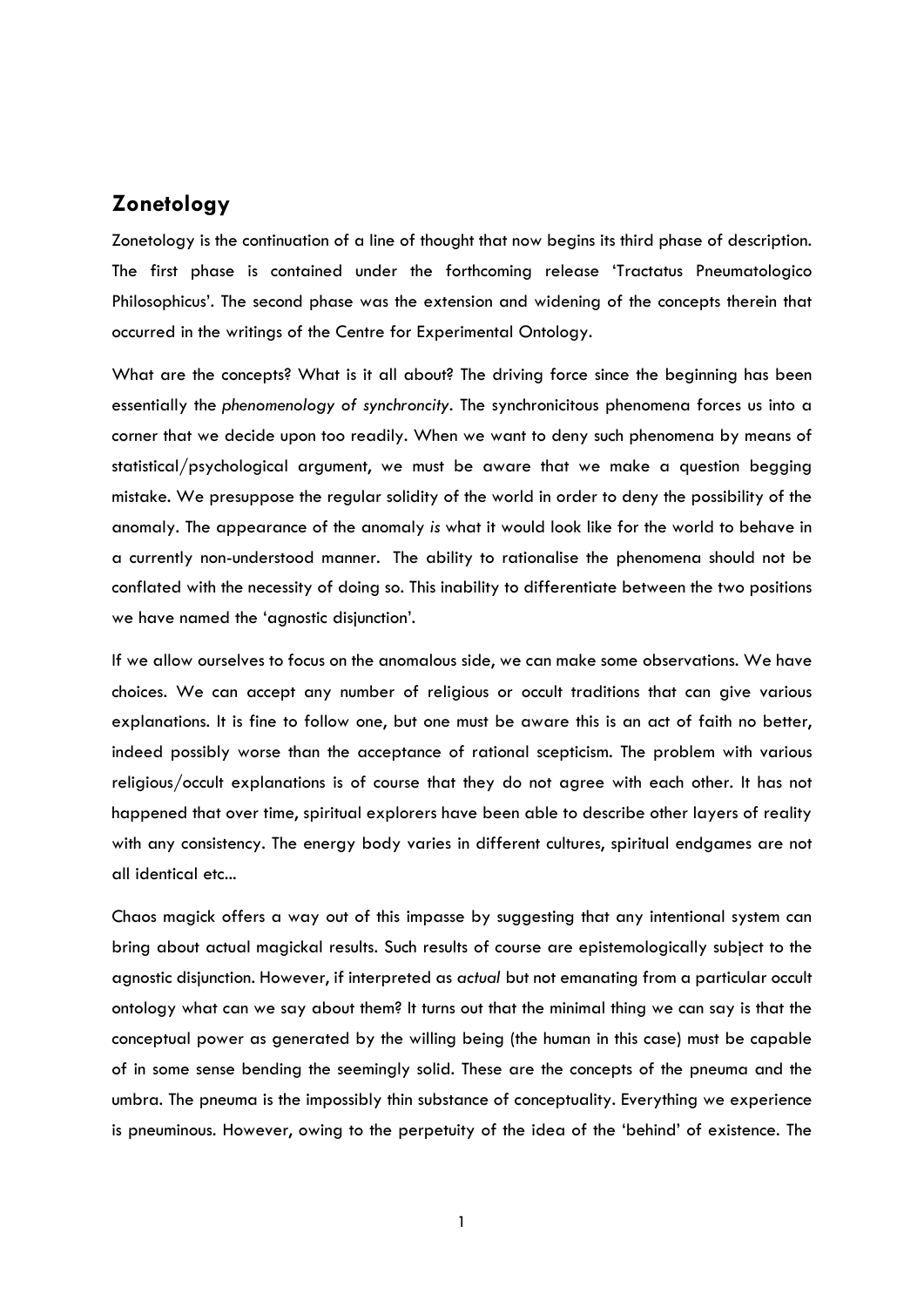notion of being unconceptualised must be taken into account. This unconceptualised transcendental is the umbra. Magick means that the pneuma is capable of affecting the umbra.

This definition though is insufficient. In the writings of the CEO the concept of the vector field was developed to deal with this insufficiency. The vector field is the pure field of pneuminous potential around all pneuminous beings (like ourselves). The example is often given of the rock. In the endless vector field sections of it are given the name rocks. It receives a use name as rock. These sections of the vector field have the name and conceptual use meaning of 'rock' literally attached to them (in the magickal ontology). However, when its use as a hammer comes about the vector accretes the concept (pneuma) hammer, this pneuma literally sticks to the vectors and to any vectors that can be interpreted as such. This is a complete and sufficient theory of designation (that has been fleshed out elsewhere). In the ordinary functioning of words, the magickal operation is happening, it is just that it is inert, as the concept applied is exactly the concept that was designed for the vector in question. In magick, what happens is that the concept is applied to a vector that does not take it of its own accord. Pneuma is made to bend the umbra. In magick there is a situation in existence that is going in a certain way; I wish it to go in a different one, so I apply my pneuminous construct to the vector in the hope that I can bring about such a bending.

The vector field is not however the umbra. The vector field is visible and invisible. It is fleetingly visible in aspect flipping between ambiguous figures but as an actual phenomenon it can only be inferred.

This magickally compatible ontology has immediate implications for the subject. If the normal structure of things is their being vectors with pneuminous accretions attached to them, making them in some small sense more like the thing they are (this feedback will be expanded on elsewhere) then this is also true of ourselves. For each other we are vector regions that we recognise, apply a concept to (a name etc.) and make various assumptions about. We are all cloaked in the pneuminous accretions projected upon us, just as we do the same to others. We are ruled by the conceptual powers that inhabit us. In a functioning western psyche, the ruling accretion is the self, which is accreted around the name. This accretion (known in the CEO work as the neurotic accretion) is in a sense empty and fed only by the other inhabiting accretions which vie for control of the NA. The successful accretions in turn determine what kinds of actions the creature will engage in. The totality of fleshy vector and inhabiting accretion was known as the NARP (neurotic accretion regional processor). The occult ontology of pneuminous accretions entails that whilst the accretions do inhabit the region, they are also autonomous and free floating. Their autonomy is the cause of synchronicity or un-requested magick as we might call

2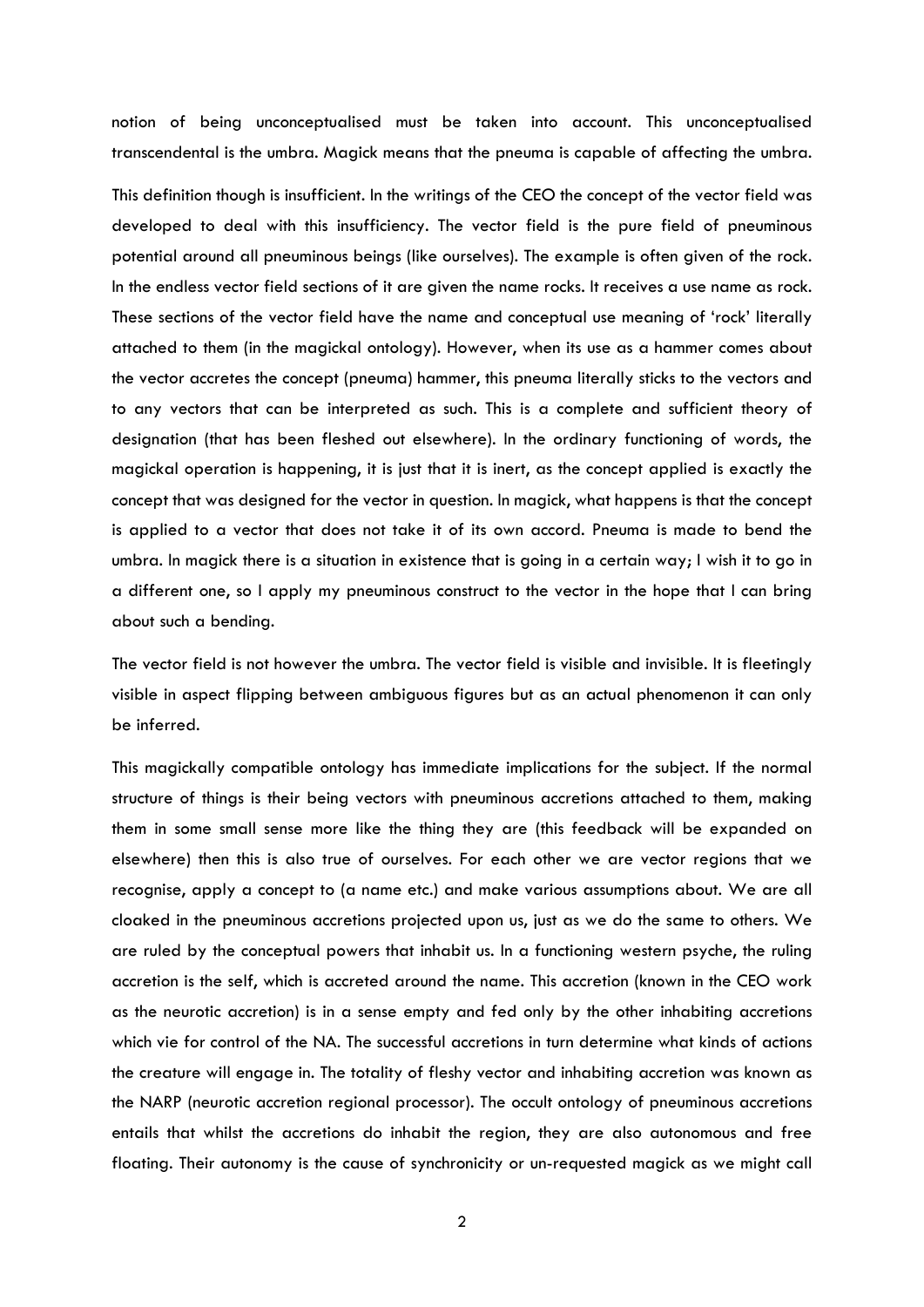it. Sometimes the pneuma bends the umbra just for the hell of it -though we might postulate unconscious desires, this hypothesis results in another agnostic disjunction as the epistemological impasse is absolute.

This philosophical set up (amongst others) is what I will be using in 'Zonetology' to write about the zone. But what is the zone? The zone as a concept that vaguely resembles what I mean here first appeared to me in 'Twin Peaks: The Return'. Tom Hastings has been investigating a phenomenon he and others call 'the zone'. The zone here refers to the kind of inter-dimensional space connected to the Black Lodge. Twin Peaks has always hovered on the border of the UFO/spirits connection, almost certainly influenced by Keelian ultraterrestrials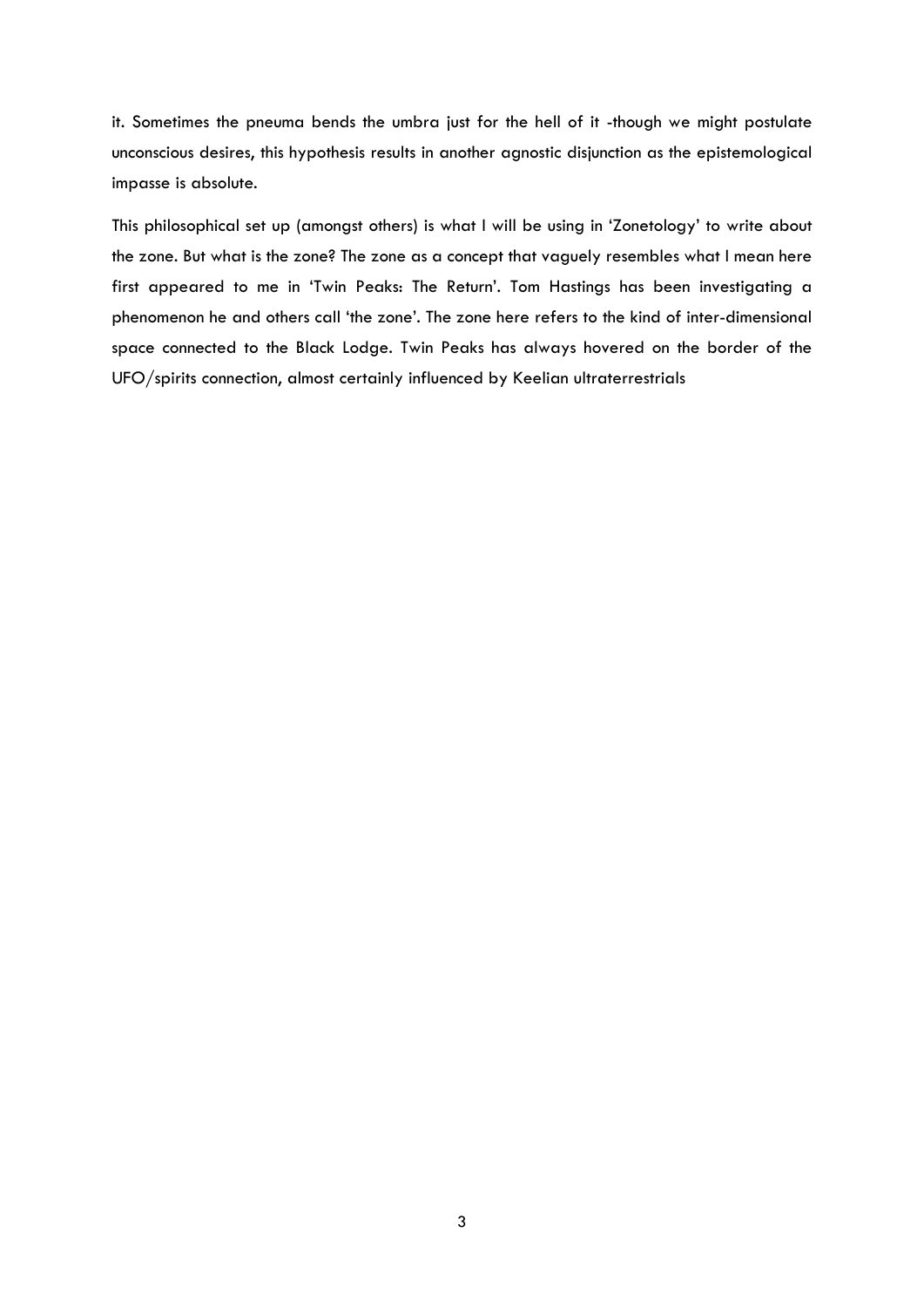## <span id="page-4-0"></span>**WHAT IS THE ZONE?**

One of the last posts written for the CEO concerned the illustration of how things created with relatively banal intent can be interpreted as more than this as they recede in time. At random I wrote upon the creation of a statue to a fictitious god (Xoth) and chose a star from a list of stars online to be attributed to this god (Deneb). Just a short time later I was engaged in an online discussion about the zone. In this I was informed of the earlier and more well-known usage of it by the Strugatsky brothers in their classic SF text 'Roadside Picnic' and the Tarkovsky film it inspired 'Stalker'. A brief scan of various synopses reveals that the zones in 'Roadside Picnic' emanated from no other star than 'Deneb'. This was clearly a synchronicity (or zonal interference as I will probably be referring to such things as). Such zonal interference does not need to mean anything e.g. as an indicator of the *real* importance of Deneb, but it did push the zone concept heavily upon me. Since this event I have come to consider the general framework of paranormality as zonal interference.

No doubt I will have more to say on this as time goes on but for now the zone is a kind of metaterm for experience with the outside (to use a popular term of the moment). The term un-place is often used to describe derelict parts of towns and cities. This phenomenon is definitely related to the zone (think of the abandoned buildings in the fenced off area where Hastings takes Gordon and Albert to). There is a sense of human withdrawal in the zone but there is also the possibility of hidden agency (like Fisher's definition the Eerie). A normal landscape without humans is not immediately zonal but the derelict can very easily take on this aspect. I think we can expand the concept into the dodgy pun 'the mobile zone'. The zone is mobile, sometimes we can bring it with us. Substances and practices can place us in a state (zone) in which zonal interference will happen wherever we are. A familiar polarity returns, the ontological actuality of the zone and the pure projected nature of it. I mentioned that non-human landscape is often not zonal. This is true but equally it can become zonal. The phrase the 'twilight zone' reminds us that the zone is not just spatial, it is temporal.

Thus we have initially three zonal modes:

Spatial -This place is actually connected to another dimension etc.

Temporal -This particular time brings this other kind of world closer

Projected -The otherworldly effect is contingent upon the NARP

4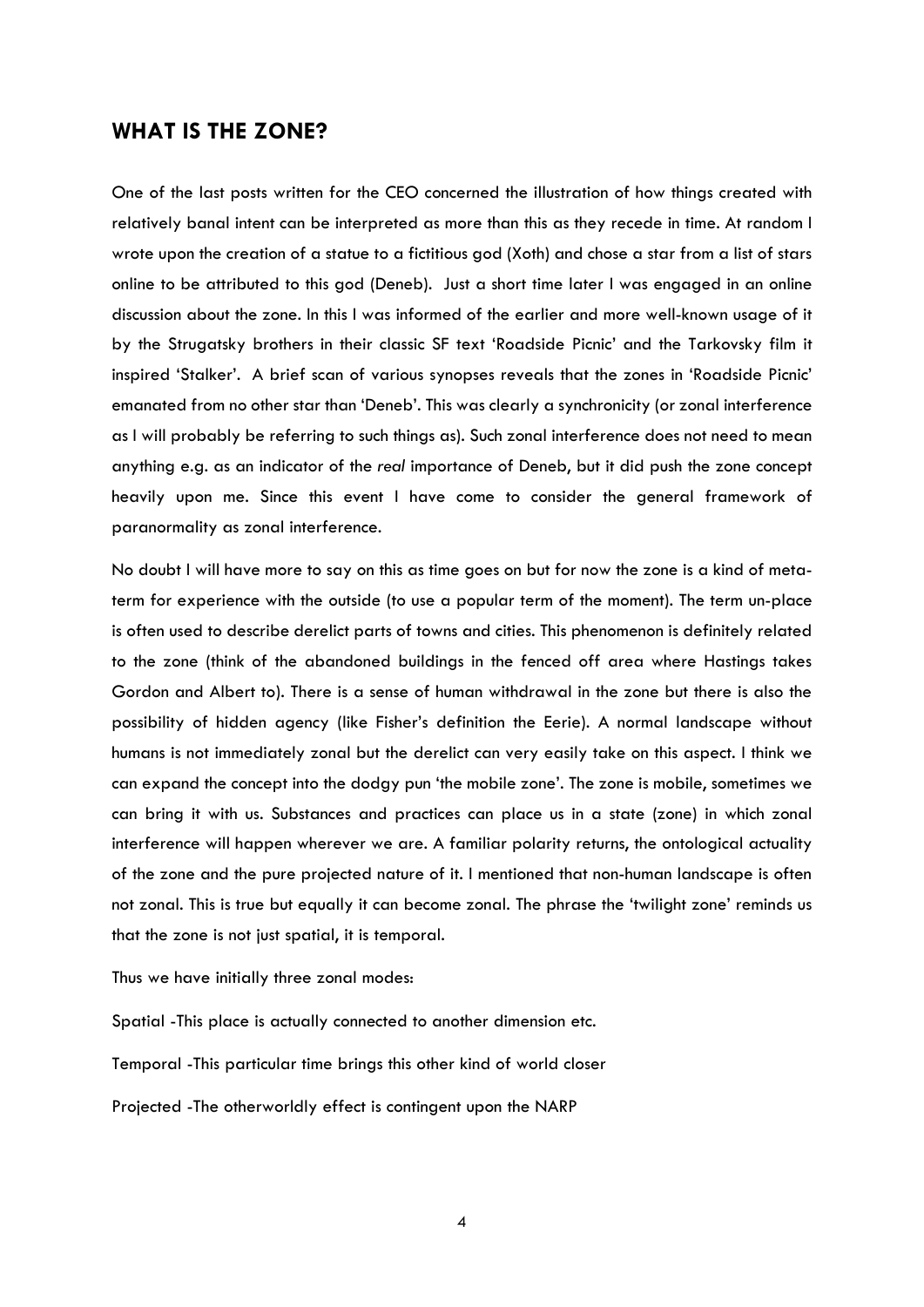#### <span id="page-5-0"></span>**Notes on the Zone Concept**

Like all concepts the zone resists definition. As laid out in earlier work, the structure of concepts has an initial appearance of incoherent coherence. This means that we accept the definition/use of the word with little reflection. It *seems* sound in its sense so that is good enough. Any analysis of a concept inevitably turns up some degree of incoherence, the concept is leaky. The philosophical revelation of this means that the appearance is reversed into a coherent incoherence.

The Lynchian/Strugatskian inspired zone accretion does not really even initially suggests something coherent. However, even though no definition is particularly given, a feeling of an incredible occult-synthesis emits from it. A sensation that maybe here is a sprawling concept that will give some kind of satisfaction to the matter in hand. It won't. It can't.

The zone, like some other concepts, over-reaches its ability (outside, umbra, God). It tries to point to a beyond. The zone often begins as a physical space that has been infected by anomaly. It strongly suggests something like inter-dimensionality/reality permeability/soft placeness that persists in a particular area. The nature of this alteration is often couched as outside of current understanding -though no doubt in some SF works zone like phenomena exist that are comprehended if not controlled. Any zone like phenomena in *our* reality are definitely not understood. Of course competing ontological manifestations occur even in mainstream science. However some versions are so functionally accurate that the only alteration possible will be one that subsumes them rather than outright corrects them. Zone like phenomena are either rejected or hypothesised about (often involving quantum mechanics). Ineffability is a feature of the zone.

Strong suggestions that zonal phenomena are actually located can be reinforced at a pneuminous level. Zonal power as anomalous to regular reality in some way creates the pneuminous interference feedback. Vectors designated as zones are pre-accreted with zonal pneuma. NARPs aware of this bring this accretion with them and add to the phenomena, thus raising the likelihood that anomaly will manifest. NARPs unaware or disbelieving that they have entered a zone (like Robert McFarlane's encounter at Chanctonbury Ring) may still be affected as, though the accreted area may be less likely to function in the face of non-belief or nonawareness, the autonomy of pneuminous accretions guarantees this possibility remains live. Theoretically zones could be created with no original ontological anomaly (interdimensional interaction), but only with the myth of one. The myth accretion in turn builds more zonal pneuma upon the vector, rendering the site autonomously zonal. This possibility means that even apparently 'special' places may be only pneuminously formed.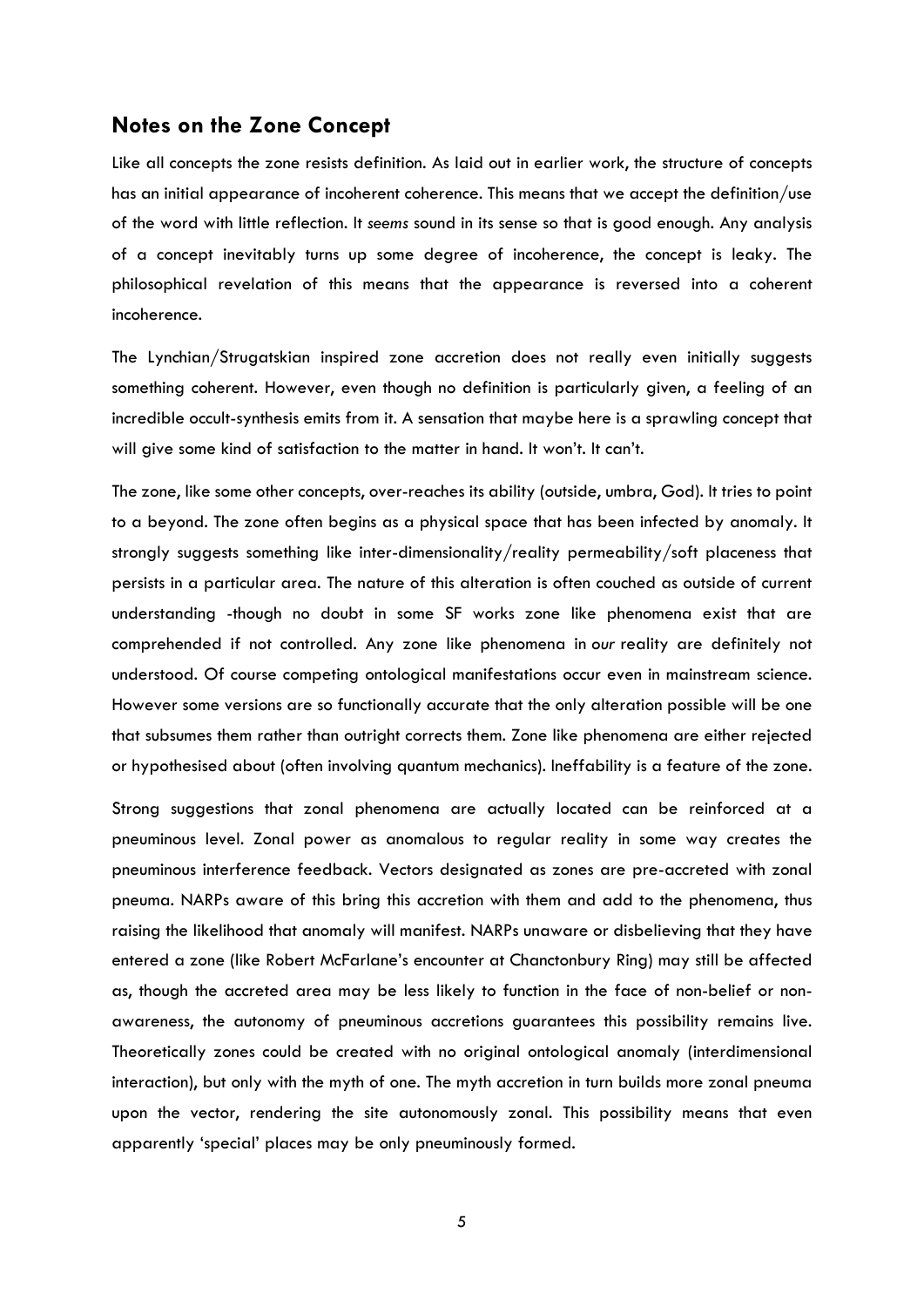This insight relates to the zonal concept problem. Insofar as objective and subjective have any value, zonal phenomena do not give themselves to either particularly well, since even putatively 'objective' zones may have been previously 'subjectively' constituted -only in turn to behave as if 'objectively' present. This problem is compounded by zonal contamination. The zone as a vector infected with anomaly also infects other NARPs. The zone escapes its physical location, which we can know must to some extent be illusory as the very nature of it breaches spatiotemporal regularity. NARPs as mobile locations and producers of accretions become infected with zonal pneuma either consciously or unconsciously. Zonal interference follows (synchronicity or other phenomena).

Yet the zone is not the phenomena themselves. This, if nothing else may be the only insight. The anomalous phenomena are housed within the zone. The zone is the region, spatial or temporal or both in which the phenomena may occur. The zone may show itself as a sensation in which the possibility of anomaly is imminent but not necessary. Pneuminous feedback guarantees that even the most artificial projection of zonal pneuma may precipitate results e.g. NARPs of altered or unaltered consciousness may whip each other into a frenzy of believing they have entered a twilight zone type phenomena and in doing so will further accrete such [zonal] pneuma. The zone equally may not be spotted and may be only retrospectively attributed. Phenomena that occur outside of any indication that anomaly is imminent will alert NARPs to their presence and thus awareness of the zone e.g. houses suddenly become haunted houses; the hidden zone is thus brought to life (or created). Unexpected synchronicity may have a similar feeling, especially if there is more than one. This creates the sensation that reality around the NARP is altered 'at the moment' and gives the sense that the zone is present.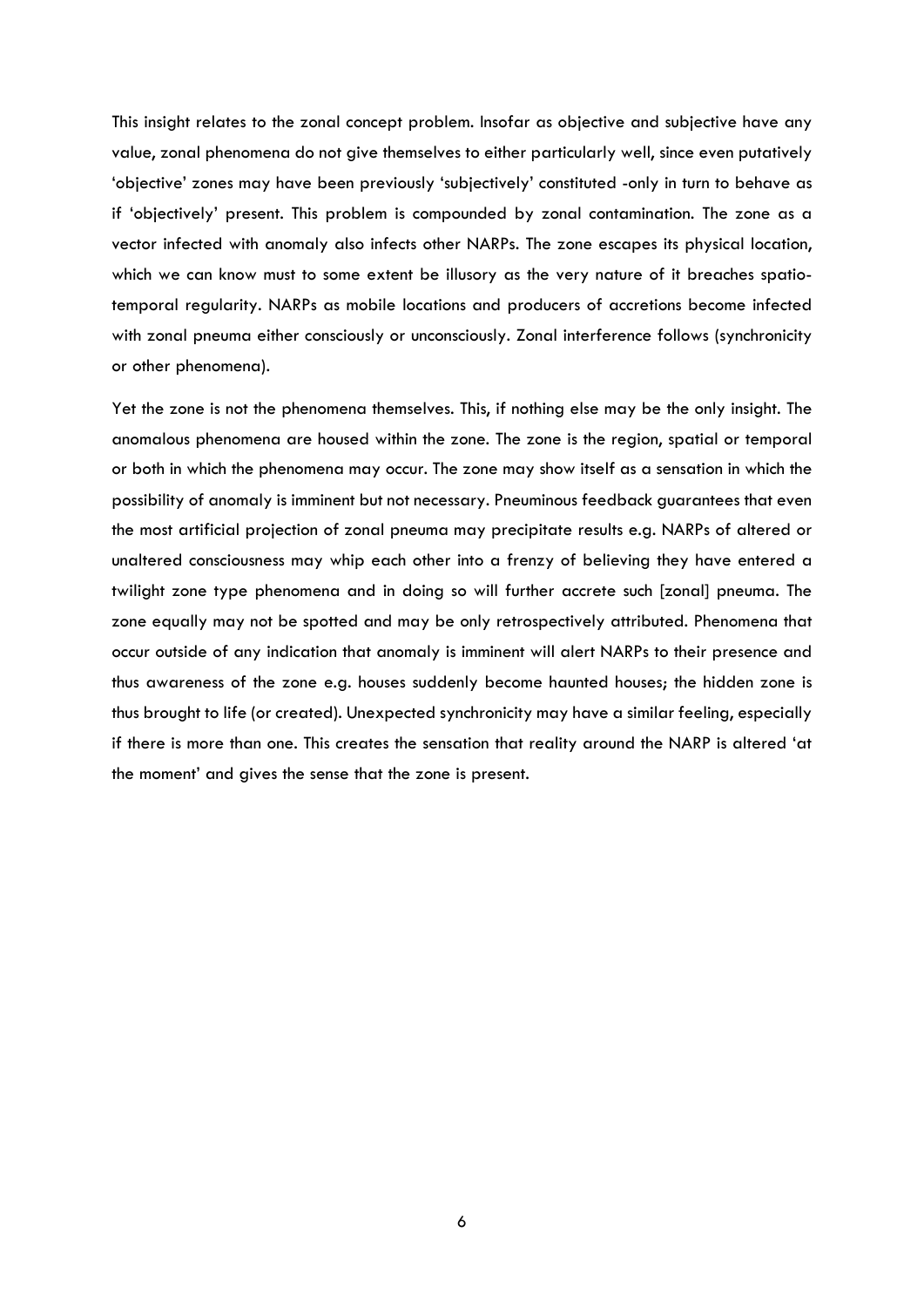#### <span id="page-7-0"></span>**Notes on Dereliction and Zones**

Zonal forces potentially emanate from dereliction. Fisher famously tried to define the eerie as related to the notion that in a given situation/phenomenon some agency could be inferred though not detected. Zonal infestation of dereliction occurs quite easily but is by no means necessary. Frequently adventured in/relatively recent dereliction can become so inhabited that it acquires no mysterious air -its accretions are maintained albeit in an altered form. However at least slightly old, cordoned off or infrequently visited places of previous human work or habitation readily acquire an other worldly look. Sometimes called unplaces, such regions are ripe for zonal transformation.

Unplaces are a tiny aspect flip away from becoming zones. One may do this intentionally if one wishes, one may look upon an unplace as if it were now the seat of some permeable reality (an active form of zonal accretion) or it may happen of its own accord upon investigation (unknown origin -umbratic or pneuminous). Quite likely unplaces will stay as an unplaces even upon investigation and be interesting in the sense that history can be interesting.

Part (though not all) of the sensation of the strangeness of the unplace is the curious tension between its being so obviously created by humans (in particular as opposed to NARPs in general) and its now not containing any. The sustaining pneuminous and physical power that emits from the inhabitants is missing. The accretions are stagnant. No humans conceptually enliven this space. The lurking phantasy of incoherent idealisms suggest the possibility without this 'being perceived' the space is somehow unstable. The aged look of such places as Dionysus comes to reclaim them adds to the sense of alterity. It is not eerie in Fisher's sense because it is precisely understood who the agents were and clear that they are no longer there. We feel imaginary accretions of such places, we invent the previous life.

The zonal aspect of the unplace is almost ironic apropos Fisher's notion insofar as, though the spaces were designed by humans and gain their curious appearance due to the tension of their lack, the eerie presence felt may suggest itself as nothing remotely human (thus the agency involved is a second agency layered upon the agency that we know actually made the structures). Of course regular ghost like activity is possible and, in this case, the eerie sense is the presence of the agency of the remaining neurotic accretion fragments -regular Fisherian eeriness. However other zonal phenomena may be more alien/ultra-terrestrial/synchronicitous or just plain ambiguous between free floating neurotic accretions (ghosts) and other autonomous conscious accretive entities (poltergeist activity).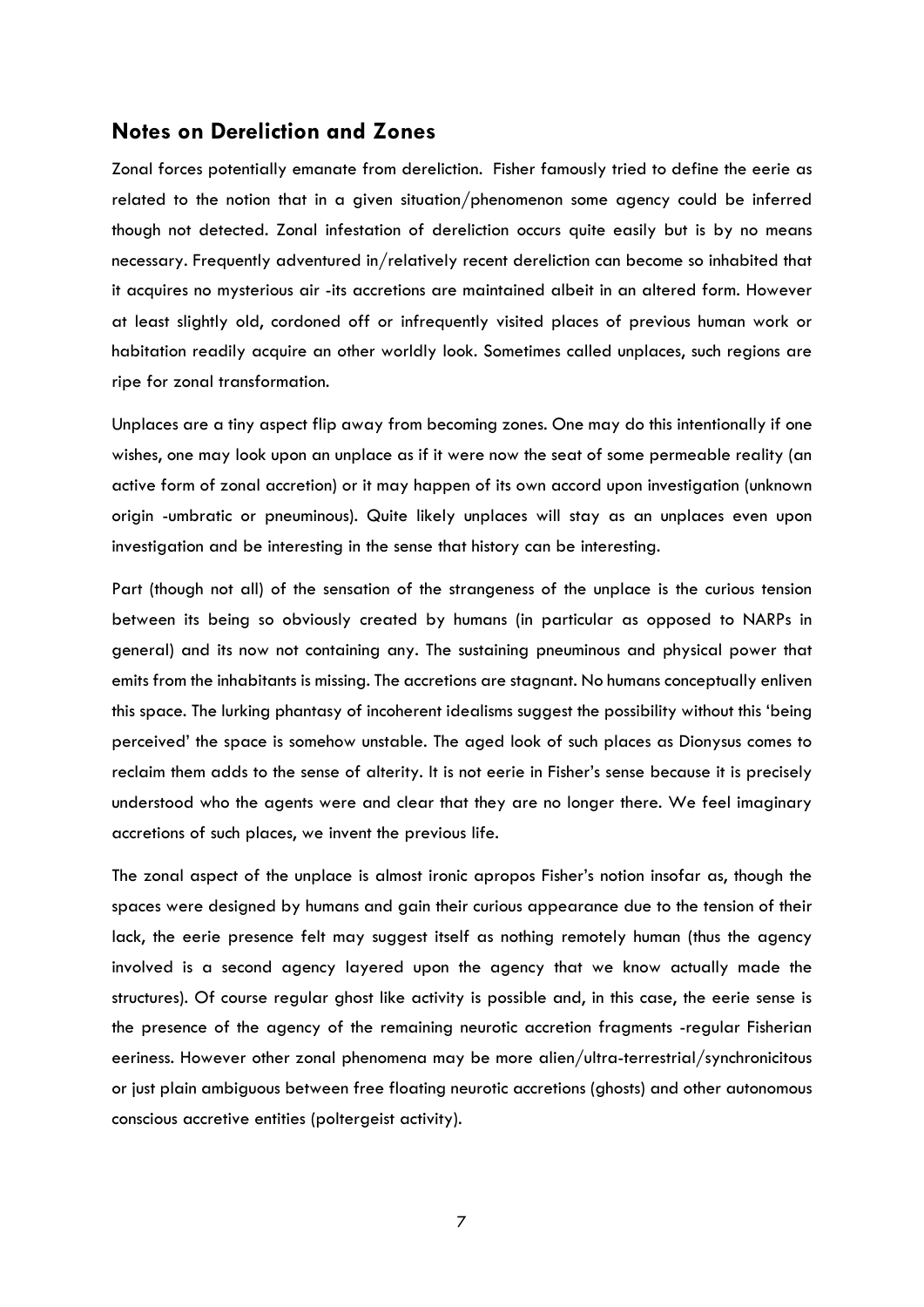One of the suggested connections between unplace transformation into zone is that of the lack of human pneuminous force within the area. As the conceptual power of humans solidifies the vectors into the things, we take them to be, so its absence loosens this grip. It may be there is an elastic tension created by the pneuminous bend upon the umbratic structure that, upon its release, bends back in an opposite manner. This opposite bend may create the reality thinning effect observed as highly imminent in unplaces. The being-in-the-umbra of such places creates the looseness -they are less close to strongly structured human reality. This release is attractive to such beings that wish to cross this thresh-hold (for a picnic). Of course this is a speculative manifestation, though it is no less interesting for it.

### <span id="page-8-0"></span>**Zonal Interference: Taxonomy and Umbratic/Pneuminous Relations**

As Wittgenstein pointed out "Our language can be seen as an ancient city: a maze of little streets and squares, of old and new houses, and of houses with additions from various periods; and this surrounded by a multitude of new boroughs with straight regular streets and uniform houses." so the word zone is itself a region (or zone) of this sprawling mass. The zones we are interested in here are those that are related to what are often termed 'anomalous phenomena', these we may refer to as 'zonal phenomena'.

The zone appears where otherness begins to manifest. The zone has four primary modes of manifestation. These are the spatial, the temporal, the spatio-temporal and the mobile.

The spatial zones are thought to exist in particular places in which reside particular circumstances potentially uncaring for humans' interest or otherwise in them. Humans notice such zones because anomaly seems to be common in or near them. Often identified as haunted, fairy inhabited or sites of UFO sightings, the phenomena, whatever they are, are local to a particular region.

Temporal zones do not occupy any particular place. These are regions of time in which our reality is exposed to zonal interference to a greater degree than other times. Twilight is a particularly obvious one, whilst some believe certain astronomical (or astrological) arrangements render existence closer to zonal influence, the full moon is a good example.

Spatio temporal zonal manifestation appears only at a specific place and time. The entrance to the Black Lodge in Twin Peaks was exactly such a phenomena. Magick is of course littered by instructions to do certain things at not only certain times but also at certain places. In this notion lies the spatio-temporal zone.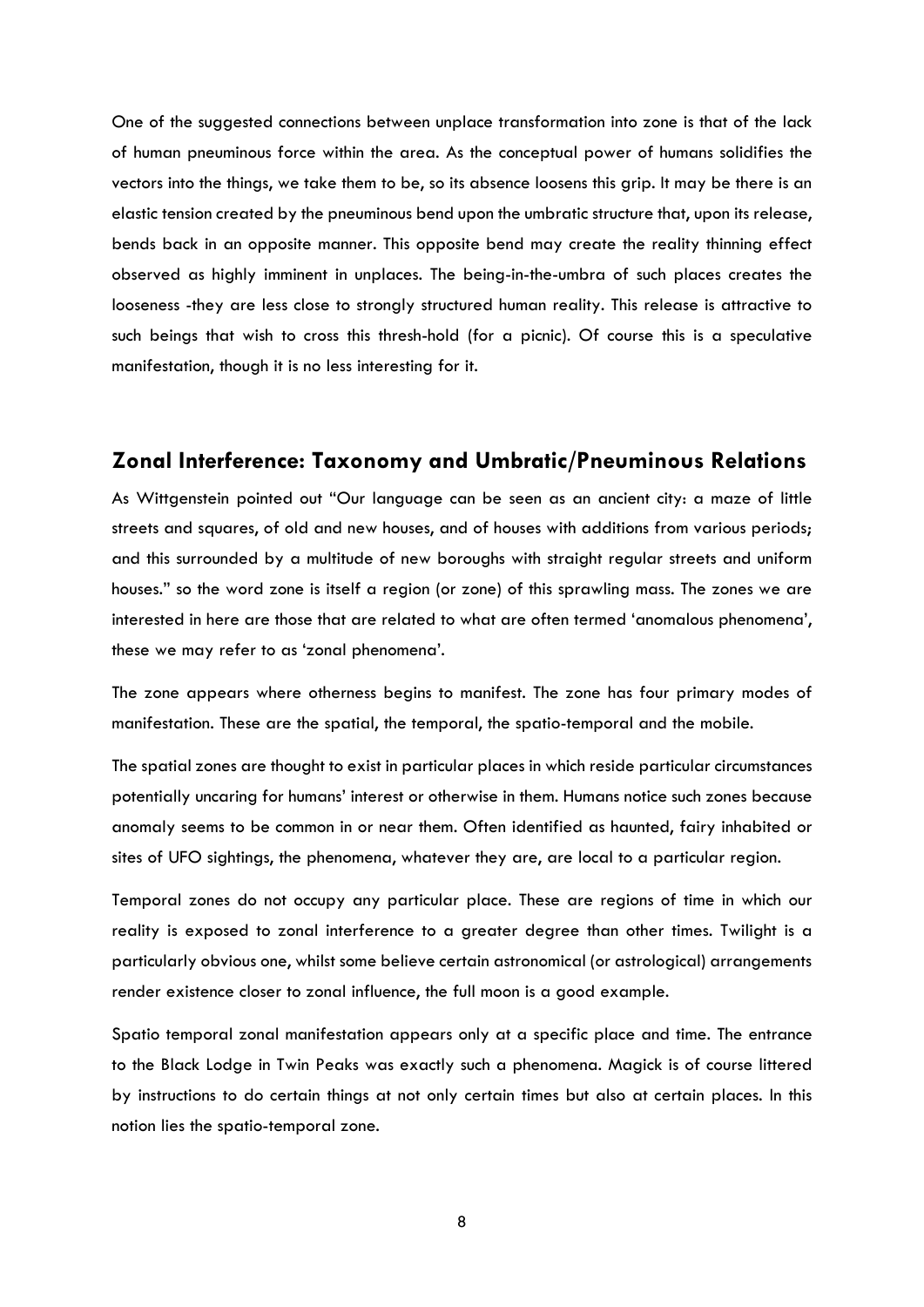The mobile zone follows entities around. Certain objects/organisms generate zonal phenomena by their very presence. We should note however that the mobile zone has two manifestations. Whilst the former focuses on zonal fields that radiate from certain beings, the latter emanates from the conscious experience of a given NARP. In this instance the whole of their existence acquires a certain zonal hue and simply walking around in it is liable to result in zonal interference (synchronicity). This experience gives rise to the appearance of 'levels of consciousness' which may tune into the zone. The trance state of course is well known for occult associations and ability to facilitate zonal forces.

The [agnostic disjunction](https://zonetology.com/what-is-zonetology/) of course is there lurking at the interpretation of every one of these zones. In the case of the strong physically experienced zones (entity manifestations, lights etc) the choice is often between believing the phenomena to actually zonal or believing them to be rationally understandable at some point in the future. In the case of more synchroncity like phenomena, the disjunction is between actual zonal interference and the already explained confirmation bias, probability etc.

Cutting across these distinctions is the notion of the pneuminous and the umbratic. It is certainly true that the first three types of zone could be said to seem to be umbratic in nature. That is, there is something underneath the pneuminous (vector-conceptually mediated) appearance that is the *actual* cause of the phenomena. The umbratic postulates a restraining system of being that can be bent by the pneuminous under conditions not fully understood by ourselves but related to our desiring abilities of projection. Mostly though, the umbratic retains its power, this is why things generally hang together as we expect them to.

The notion of special places and times does strongly suggest such umbratic structures in play, however we cannot rule out the possibility that such the zonal power comes from deeply imbedded pneuminous accretive structures created by NARPs in certain places. As the ontology entails that the pneuma is free floating from the NARP, it is perfectly cogent for the pneuminous structures to exist independently in some spatial location. Hence sites of anomaly may just be sites where magickal rites have previously been made or something similar. A chicken and egg situation arises as we might ask as to why the original inhabitants chose the site; did they not do so because of its actual nature? Such questions though degenerate into agnostic disjunction and we can go no further. What we must be careful to assert is that supposedly intrinsically zonal areas may themselves be NARP creations.

The inverse of course is true of any phenomena that appear purely pneuminous projections. Zonal objects may seem most likely to vectors with powerful accretions attached to them, yet it of course possible that they may be have some actual umbratic property that brings about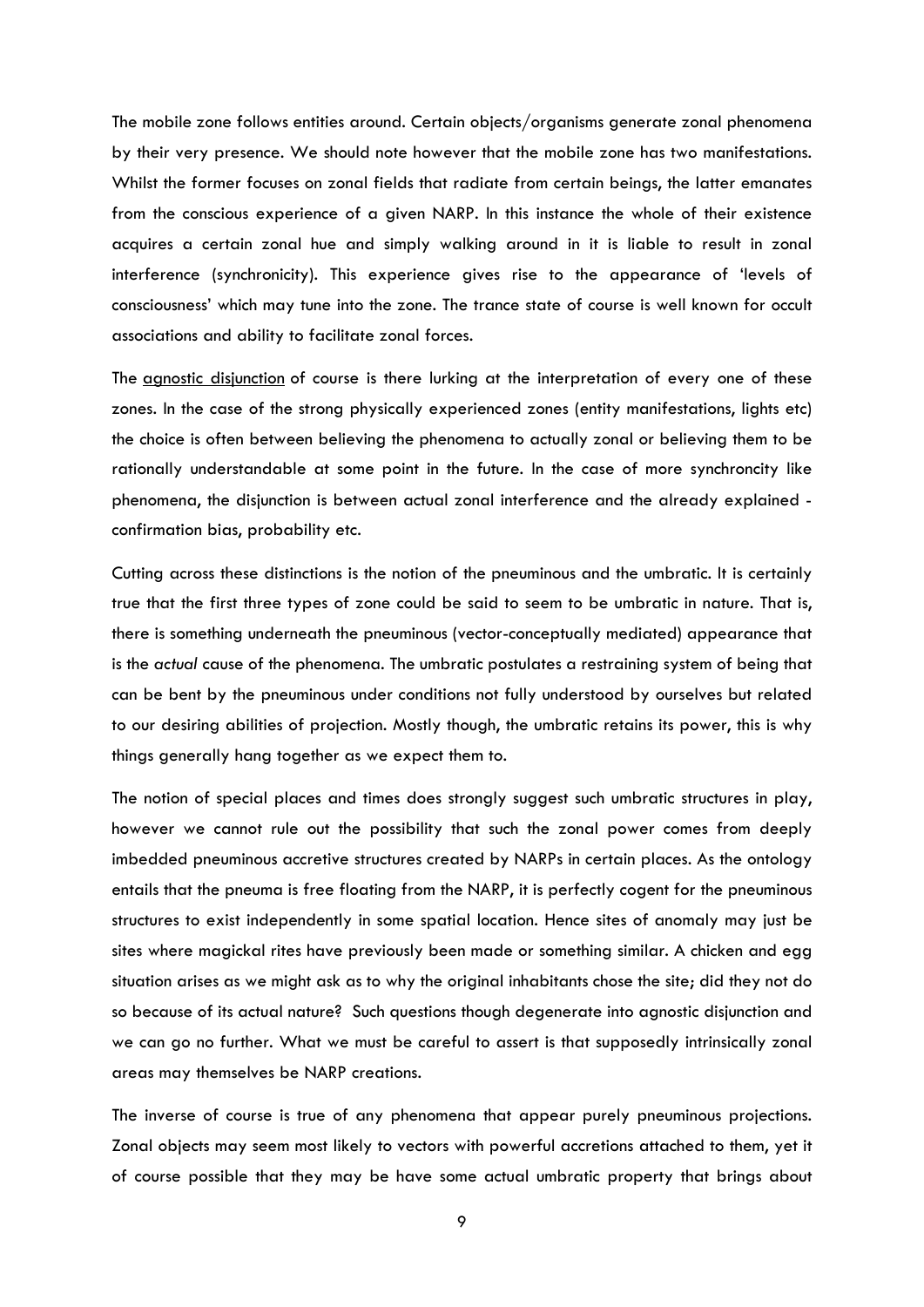anomaly around them -though admittedly this is only convincing for items like crystals where we might speculate some kind of umbratic force radiates from them; items like haunted/cursed/blessed cups or pens suggest only pneuminous accretive zonal forces in play.

Purely temporal zones can also be pneuminous. The example of twilight can be pneuminously rendered as a feedback. The vector that acquires the name twilight, does so on the between of dark and light, suggesting the concept of border and gap (the gap between the worlds). This vector region also possesses interesting light spectral effects (the blue hour) that can easily be interpreted as zonal. The pneuma's ability to bend the umbratic means that the mass accretion attachment of this zonal appearance to the vector actually ends up creating zonal effects where originally there were not necessarily any -no umbratic influence. Of course the umbratic explanation might be true and the twilight might open an actual gap, but this is not necessarily the case.

Mobile zones as emanating from NARPs most strongly suggest a mixture of both. The mobile zone as a state in which the NARP finds itself can be brought on by itself, with narcotics or consciousness altering work. Such zones often generate synchronicity like phenomena for the NARP and give a powerful sense of familiar reality being transformed into the zone. In this case the synchronicity effect projects the strong sense of pneuminous interference (as the conceptual power is so NARP contingent) whilst the alterations itself shows the aforementioned appearance of the level of reality being somehow changed -an umbratic suggestions.

No zonal manifestation appears as categorically umbratic or pneuminous but there are suggestions from within our experience that influence our interpretations of these phenomena.

10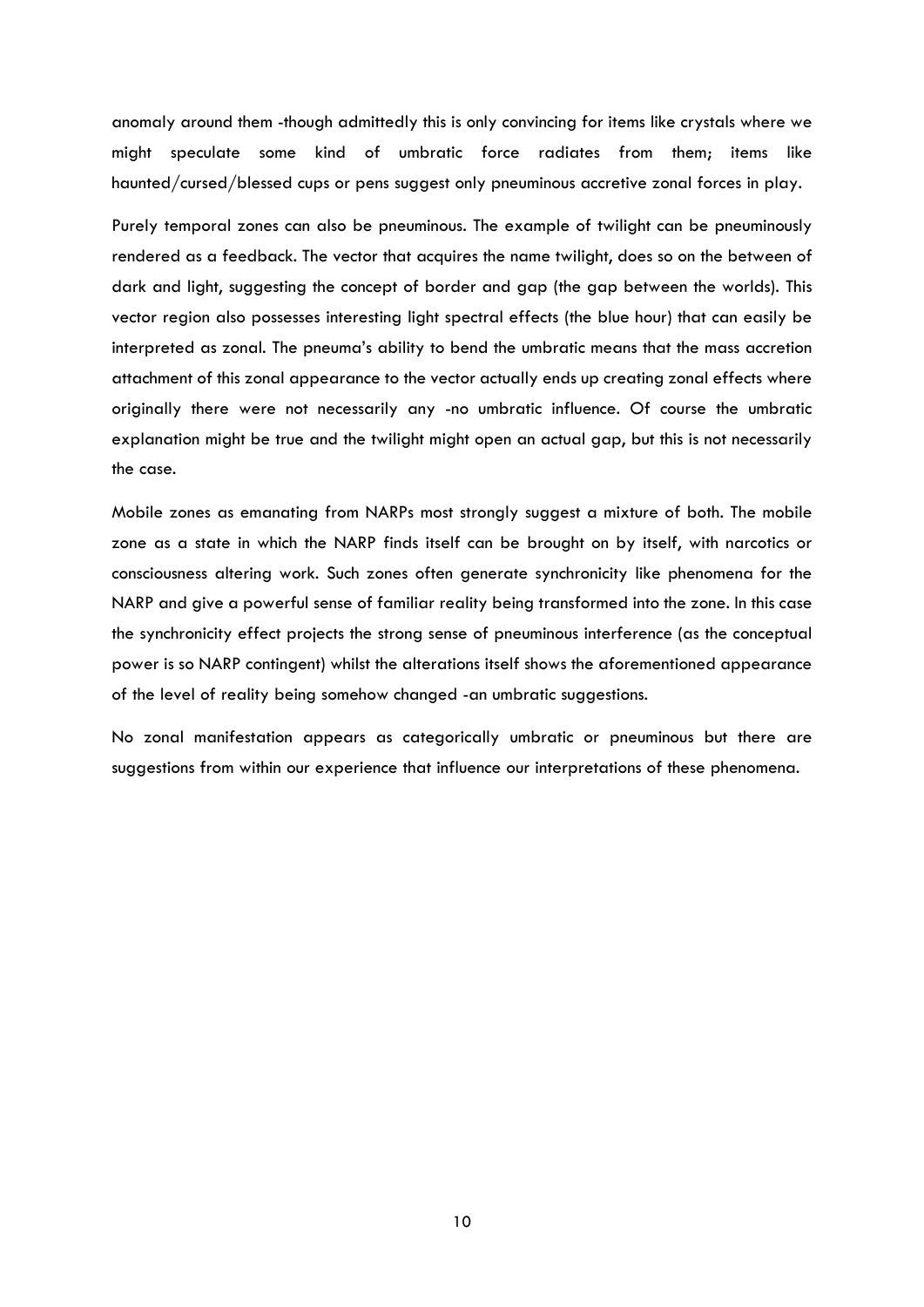## <span id="page-11-0"></span>**Notes on the Phenomenology of Pneuminous Perception and Zonal Creation**

*When you cannot see something its ontological status is unknown.*

This is the most reasonable formula for the phenomenology of the fantasy that our perceiving things may be in some way altering them. Magickal understanding, at least in a pneuminous (or chaos magickal sense) means that we have to treat this seriously. This kind of ontology entails that the concepts are altering the umbratic restraint -the stuff. Does this mean perception itself is altering it or is it simply the conceptualisation of it that does the altering? The concepts are originally formed out of perceiving the physical vector field.

The idea that creates the idea of perceptual creation is the lack of metaphysical certainty that the non-perceived is ontologically identical to the perceived. In this place seems to be a bifurcation related to the necessary magickal epistemology. To repeat: is it the perception or the idea that is doing the altering (insofar as we can separate these)?

The notion that magick affects at a distance would seem to indicate that pneuminous powers can do the altering regardless of immediate presence. This means that the notion of perceptual creation is separate from the notion of magickal manipulation. Ironically direct perception seems to be the solidifying force. The irony being that the implication seems so powerfully enticingly magickal -that perception itself is altering the stuff. But this alteration is one that renders it largely stable, it is a negative entropic force upon the chaos. This *is* magickal because it is so stabilising, yet the thing we *call* magickal is the power of conceptual alteration (pneuminous interference).

One of the features of static spatial zones is often that human perception scarcely falls upon them with the crucial addition that *it used to*. This is the dereliction effect. It is related to Fisher's description of the eerie. For Fisher, the eerie is related to the absence of obvious agency to a particular local and yet the hint that there is still some kind of agency involved -maybe they have gone, maybe they are hidden.

This helps us differentiate the zone from the unplace. Unplaces have old human pneuma attached to them. They were occupied by people and now are only haunted by conceptual ghosts from our sphere. The natural world has come to reclaim the place. The eeriness in Fisher's term is purely due to the absence of a known agent -the human. They were here and now they are not. Relatively banal paranormality *may* be present in the form of residual neurotic accretions unshackled from fleshy bonds (ghosts). Equally there may be just the suggestion of human previous presence with possible hints of transient occupation (trash etc.)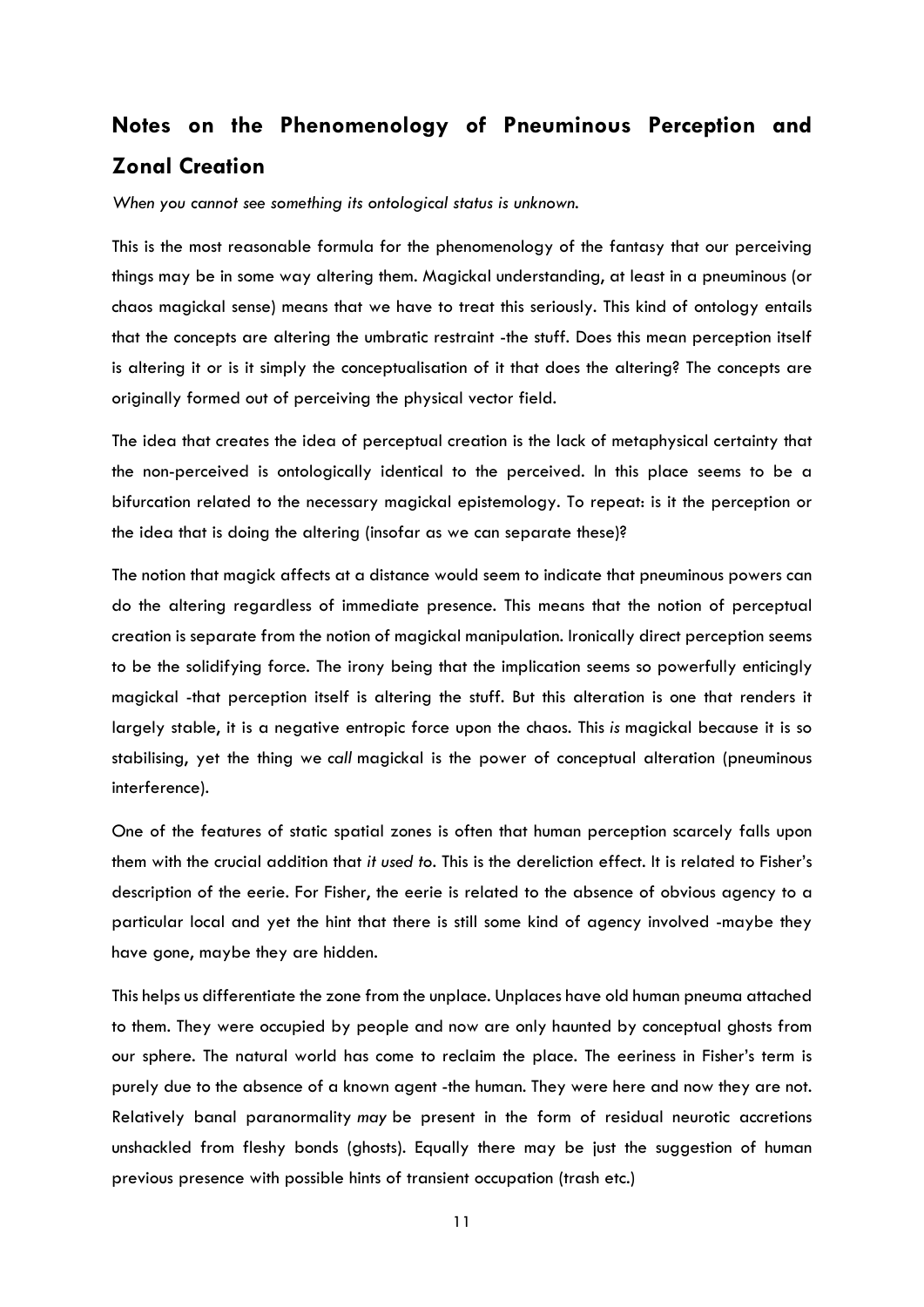Zones go beyond unplaces in levels of eeriness since they become infested with agents that, though likely purely pneuminous, were not ever human. There is a tension. The residual human conceptual layer is there but this is a passive fading power. Behind or alongside it hides the actual zonal power. Zonal powers are more active. They are watching. Like Keelian ultraterrestrials, their actions are unfathomable. It is speculated that the receding human pneuma is somehow attractive to these forces, which is why unplaces are so susceptible to zonal infestation. The lack of human perception is key though. Human perceptual fields keep vector regions relatively safe -it is hard to break through all that hard conceptual reality- but when these powers are not exerted often the conceptual restraint fails.

To repeat: W*hen you cannot see something its ontological status is unknown.*

We cannot know what kind of pneuminous restraints emit from the plants and animals that visit these places when we are not there. For that matter we do not know even if it is cogent to talk about such beings as discrete things outside of the immediate pneuminous field -for they may be just part of an interconnected flux (which of course they are anyway, but we mean by that a more severe metaphysical one in which their individuation at all is just our pure Kantian curse). Even accepting their status as perceiving agents, their conceptual imprinting powers will be radically different from ours. They may well be no ally of ours in keeping such places solid and indeed may in some circumstances contribute to destabilising the area and allowing zonal infestation.

#### <span id="page-12-0"></span>**Zonal Notes and Paranormal Taxonomic Review**

The essential problem with the zone pertains to its ontology. In science fiction the zone may be unambiguously real -in Roadside Picnic it is clear that humans seem in no doubt that aliens have been (and gone) and the artefacts they left are recoverable and repetitively useable. Tarkovsky's interpretation leaves things hanging a little more ambiguously, though the reality of at least some anomalous interference is rendered clear by the telekinetic glass movement by the mutant child at the end. The aporia in both though is the same -the uncertainty of goldensphere/room's ability to grant wishes.

The zone in this world has no such ontological clarification. NARPs reflect the fact that even if Kant is not actually right, his thesis hovers exactly on the borderland of anomaly. The question as to whether Kant is correct or not is unanswerable in a similar kind of manner. The Kantian limitation in this sense is applied to the epistemological status of his own transcendental idealism – it is simply one more metaphysic that, like God, we should bracket off as unknowable. What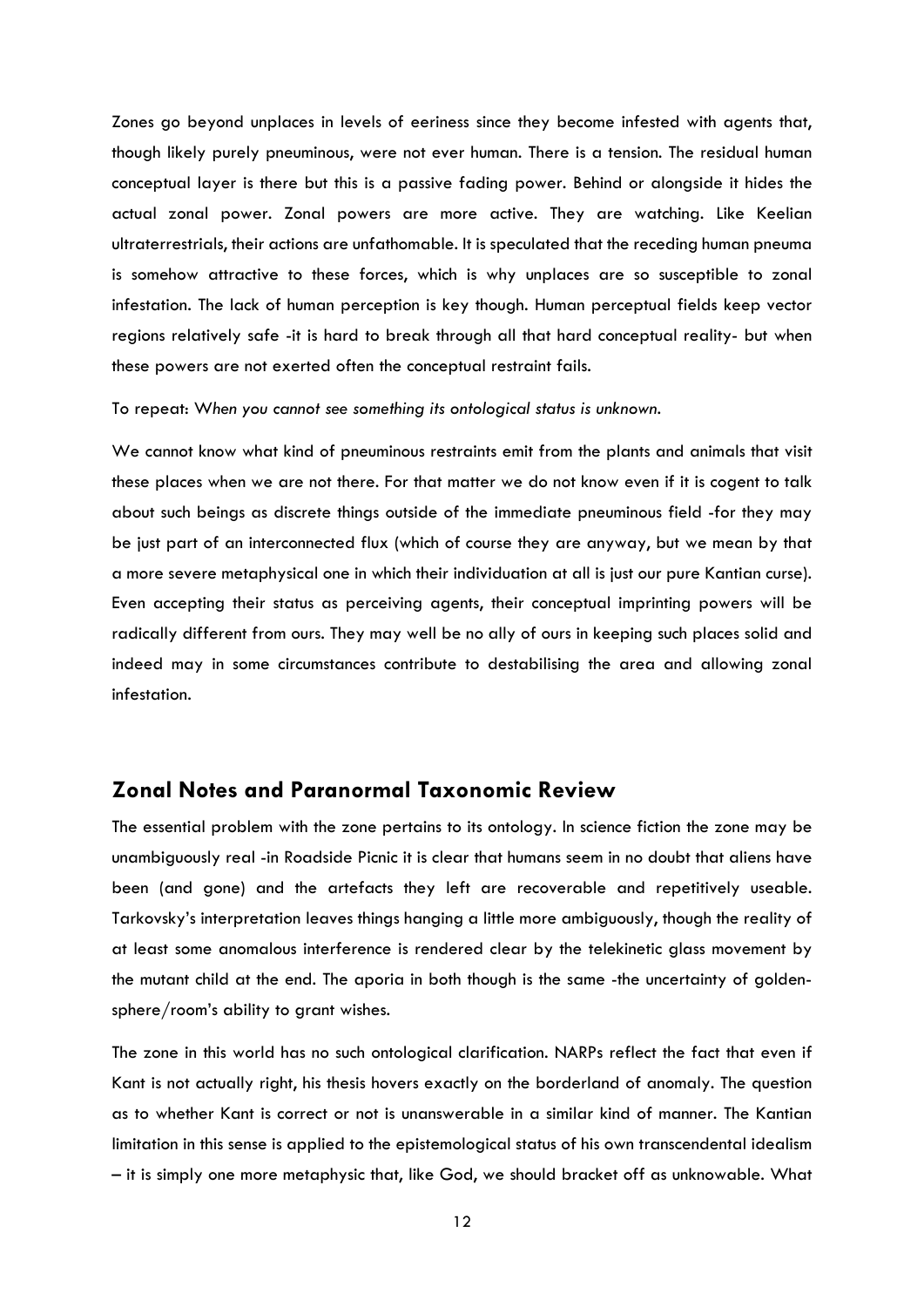he does do though is highlight this ontological manifestation like it had never been highlighted before: the possibility of the subject's being intertwined in the production of spatio-temporal reality.

We cannot properly know whether transcendental idealism or transcendental realism obtain. They remain in perpetual war in conceptual territory being fought for by agents (scientists, philosophers and thinkers who would consider themselves neither). They occupy an agnostic disjunctive status.

The wood becomes so tangled in an instant, I can almost not make out where to go. The zone itself is split in its interpretation. Does it obtain or is it psychological? This is almost pointless as a distinction. 'Does it obtain?' has two options: Is it real in the sense of 'built into a reality external to NARPs' or does it somehow 'emanate from them' and yet still affect the seeming externality? 'Is it psychological?' is intended to restrict the domain to hallucination, though one could argue that a Jungian psychological take would mean this was the same as the 'emanates from us' thesis. Usually though it is intended to cover those interpretations in which phenomena are perceived as anomalous, though in fact fall under the understanding of reality as already given. Psychological in this sense implies that no anomaly obtains as such. This is different from the umbratic possibility which affirms the reality of the phenomena as external from the conceptual being. Concepts being merely understanding of the phenomena from the NARP perspective.

Proliferating paths can dimly be sketched by noting the ontology of various anomalies under either pneuminous, umbratic or psychological schemas (these mean in a sense transcendentally ideal anomaly, transcendentally real anomaly or anomaly as hallucination to a transcendentally real world).

Reviewing various anomalies under these heuristics may be helpful.

#### **Zonal Anomalies**

#### **GHOSTS**

Pneuminously ghosts are pure accretive formations; they are formed either by neurotic accretions freed from regional processors that have not dissolved, or by accretions formed by other NARPs that project the presence onto the relevant zone.

Umbratically ghosts are literal spirits of the dead that persist in this reality and have not moved on to wherever they *should* do. Such an ontology presupposes something like actual souls that exist independently of the body and have an existence external to it.

13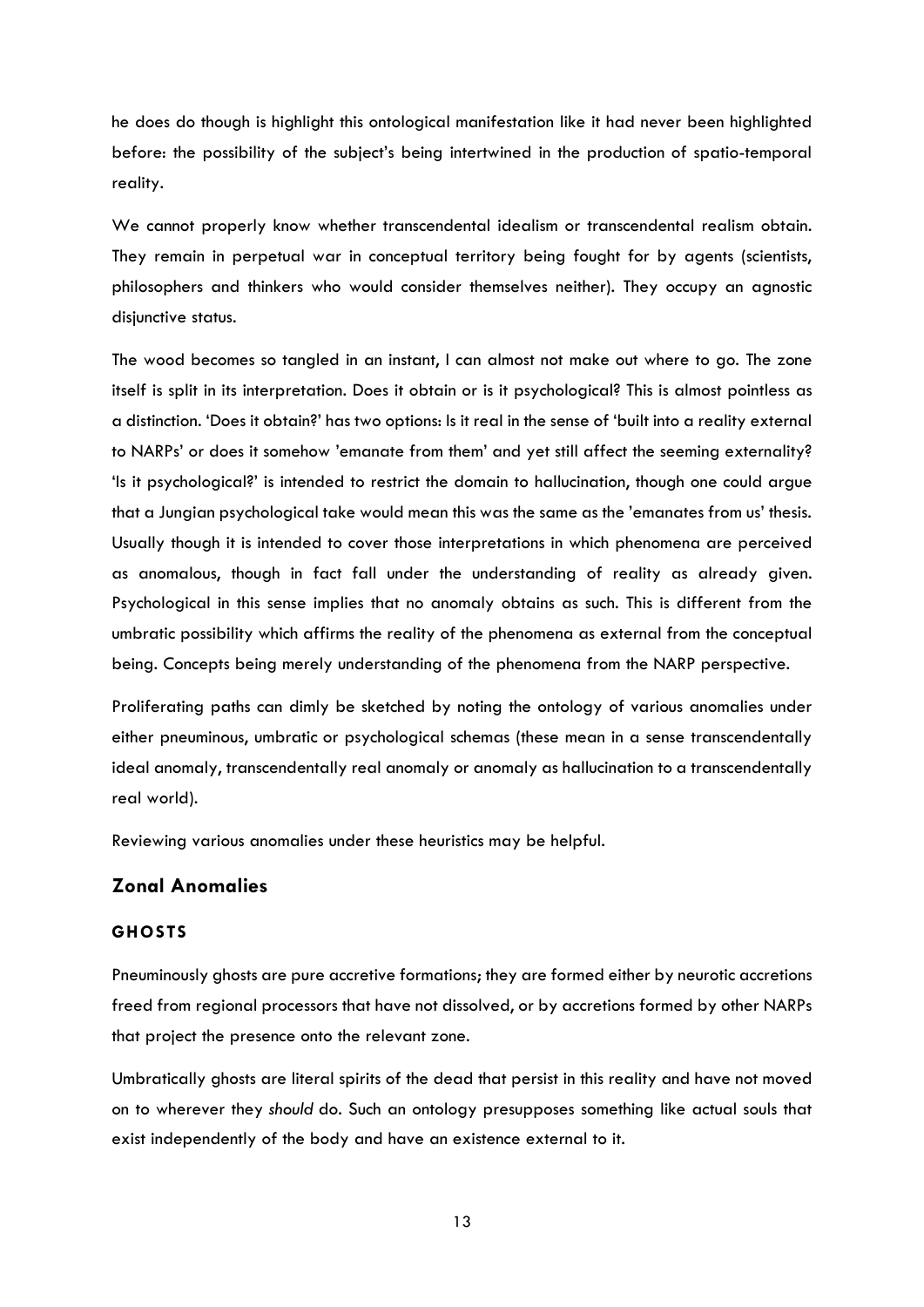Psychologically ghosts are pure hallucination due to various neurological occurrence. They have no existence in a real external world that persists in our absence.

#### **UFOS**

Pneuminously UFOs are accretive entities that take conceptual forms either of an autonomous or imposed nature. They can behave as 'real' in many ways but can disappear as quickly as a dream fades -as they are just pneuma interfering with umbra and the interference may stop abruptly.

Umbratically UFOs are either ultra or extra-terrestrial entities that exist autonomously in some other sense, yet for whatever reason manifest in our reality periodically.

Psychologically UFO's are a mix up of meteorological phenomena, hallucination, satellites and airplanes. No such aerial anomaly is real outside of these explanations.

#### **SYNCHRONICITY**

Pneuminous synchronicity is interference in (our) reality from accretions of pneuma. Conceptual entities manifest poignantly to NARPs, though there may not actually be any particular message, only a pneuminous connection.

Umbratic synchronicity is potentially preordained harmony. This retains the reality of the metaphysical connection and decentres it from the NARPs influence. Another version would be the reality of certain powers that sought to convey messages that were of import to the NARP in question (see umbratic spirits).

Psychological synchronicity is purely statistical probability, confirmation bias and apophenia. No external reality altered in relation to the subject.

#### **CRYPTIDS**

Pneuminous cryptids would be similar to Keelian Ultraterrestrials. Pure conceptual powers that have ruptured umbratic restraint and manifest with potent solidity, even capable of leaving traces, yet equally ontologically are created by NARP like powers of accretion. Their autonomy could still be real but not necessarily in the sense of living a life somewhere else.

Umbratic cryptids would be actual alien, terrestrial or ultra-terrestrial entities capable of appearing in this reality. They would have a coherent existence, not contingent upon NARP conceptuality.

Psychological cryptids are hallucinations or mistaken actual animals.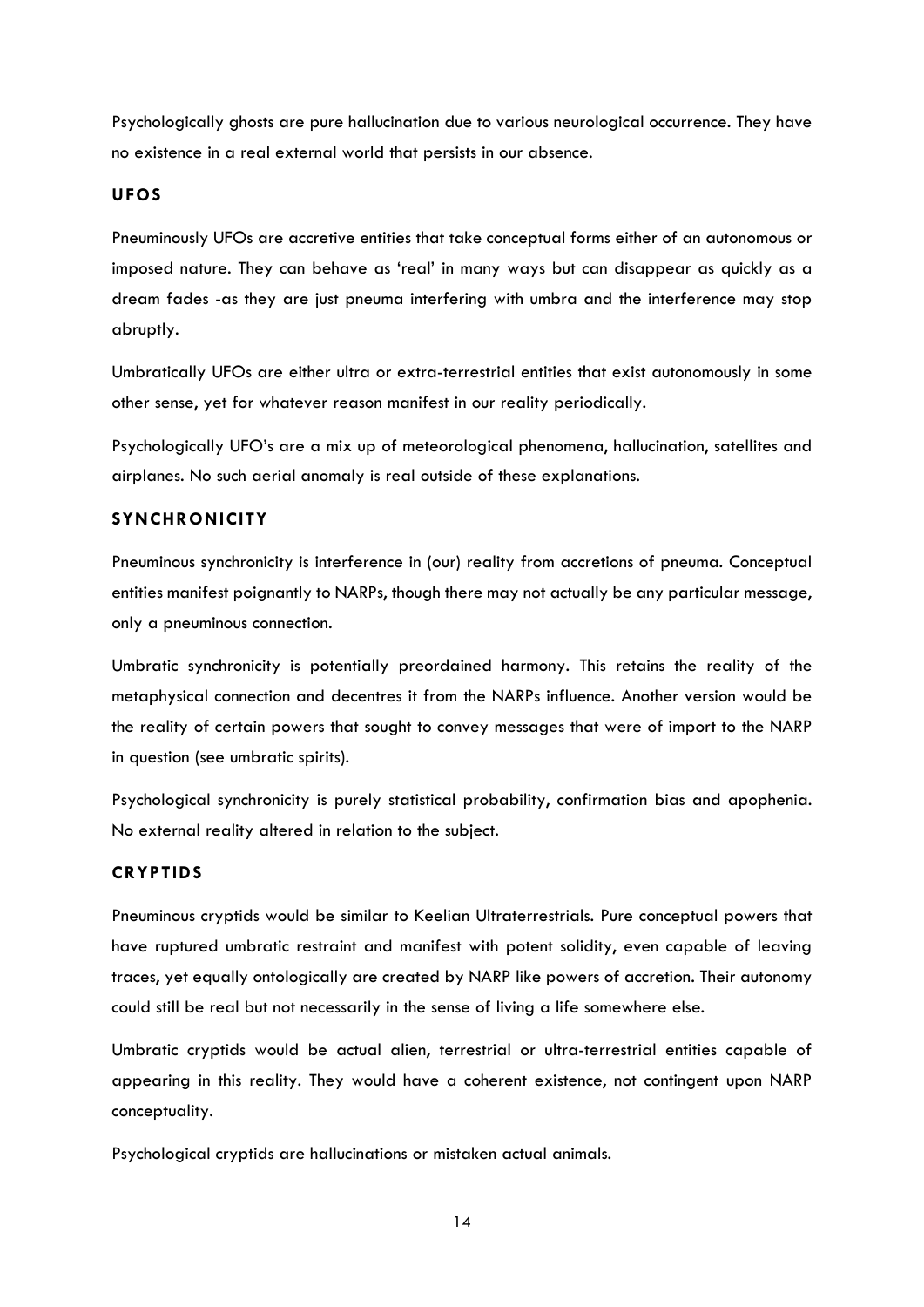#### **SPIRITS (ANGELS, DEMONS ETC)**

Pneuminous spirits are pure pneuminous constructs. Though created by NARPs they may have a high level of autonomy. Magick/religion creates these entities. Such beings may be visible and capable of bringing out reality altering effects (Magick).

Umbratic spirits would suggest that such beings are real outside of human conceptuality e.g. as if Wierus orders of demons or the Lemegeton were just a correct descriptions of how these beings were structured. Such a structure might easily involve ontologically real good and evil. Such beings would likewise be potentially visible at least in certain states, and capable of altering reality (as we perceive it) under certain conditions.

Psychologically such spirits are just hallucination. They may the products of unhinged minds and in this sense dangerous, however never actually existent in the externality.

#### **TELEPATHY**

Pneuminous telepathy is just the tapping into another NARPs accretions and accessing them as if they were one's own.

Umbratic telepathy is entails something similar, though the mechanism would be discoverable as some kind of psi like substance -this is not possible for pneuma.

Psychological telepathy is just knowing someone well enough that thoughts coincide on occasion. Selection bias determine the importance of certain instances.

#### **TELEKINESIS**

Pneuminous telekinesis is the manipulation of a vector that would not ordinarily move without physical help. The accretion 'moving' is successfully applied to it in accordance with the will of the telekinetic NARP. The umbratic is ruptured in this way.

Umbratic telekinesis entails that a real force exists (like psi) manipulable in some instances such that physical object may be moved by certain NARPs.

Psychological telepathy does not occur, all instances of it are only apparent.

#### **POLTERGEIST**

Pneuminous poltergeist activity is likely autonomous accretive powers exerting umbratic warping. Little else can be said about it.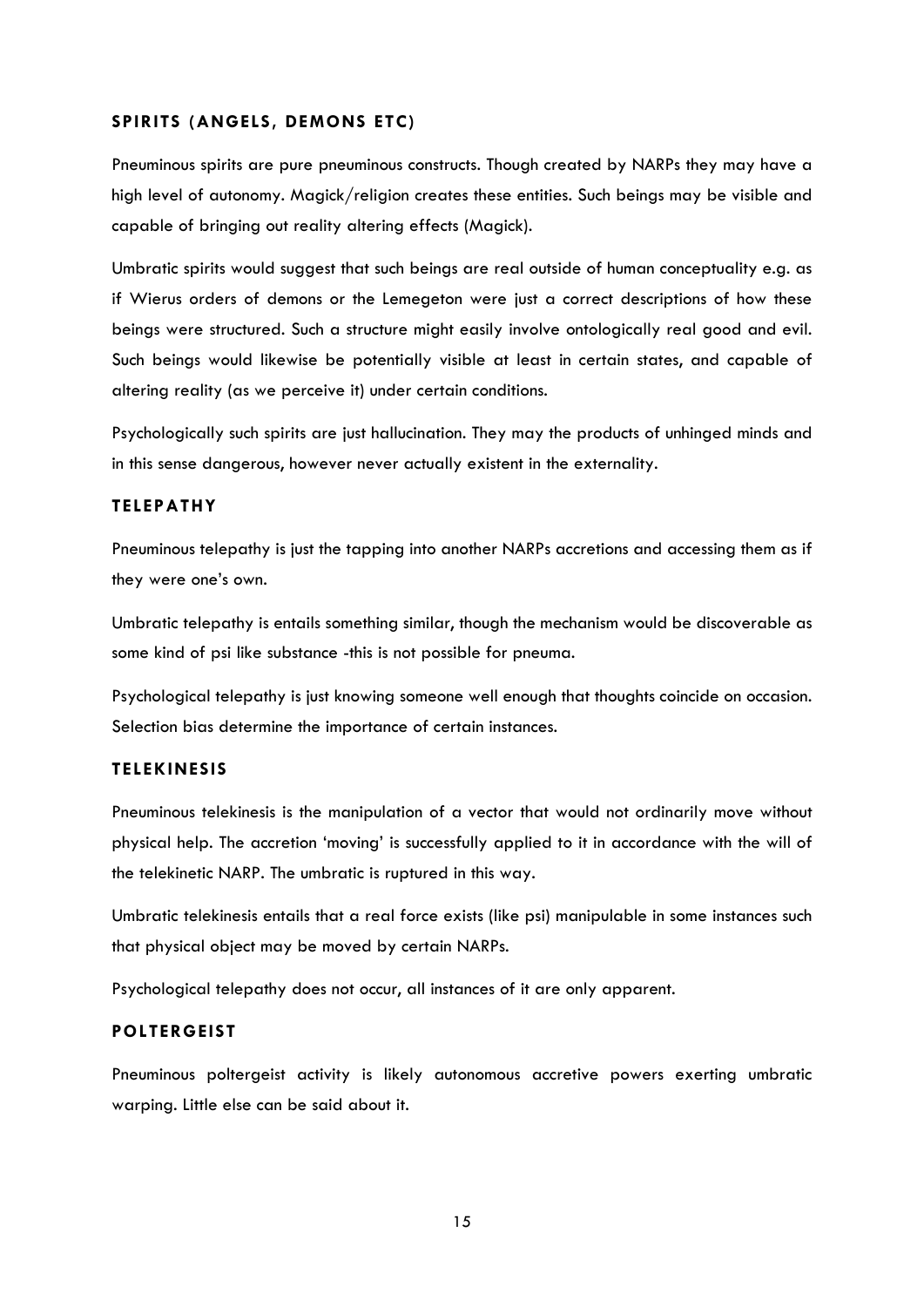Umbratic poltergeist activity may be an actual spirit or ghost. Potentially also it could be the kind of energy discharge theory often touted. It could involve a potentially detectable force like psi.

#### **ALIEN ABDUCTION**

Pneuminous alien abduction is an interaction with the alien accretion and the long standing myth accretion of abduction (which exists in faerie too). The individual may well have genuinely disappeared into the pure pneuminous realm, but they have not gone to a cogent other world or dimension.

Umbratic alien abduction is the being actually abducted by alien beings of whatever kind. The abduction was 'real' in various senses of the world. The individual was actually gone, and the beings involved abducted the individual with an agenda.

Psychological alien abduction means no such abduction took place. Dream, hallucination and sleep paralysis are likely features of the experience.

#### **ASTRAL PROJECTION**

Pneuminous astral projection means that the neurotic accretion exited the regional processor and was capable of entering a more flexible pneuminous state. Instantaneous travel and umbratic manipulation is possible in this state.

Umbratic astral projection means that there is such an energy body as the 'astral' body or potentially soul. This can exit the body under certain circumstances. Such an entity is potentially measurable.

Psychological astral projection entails no such entity ever left the physical body and the experience is just construct and memory from the existing mind.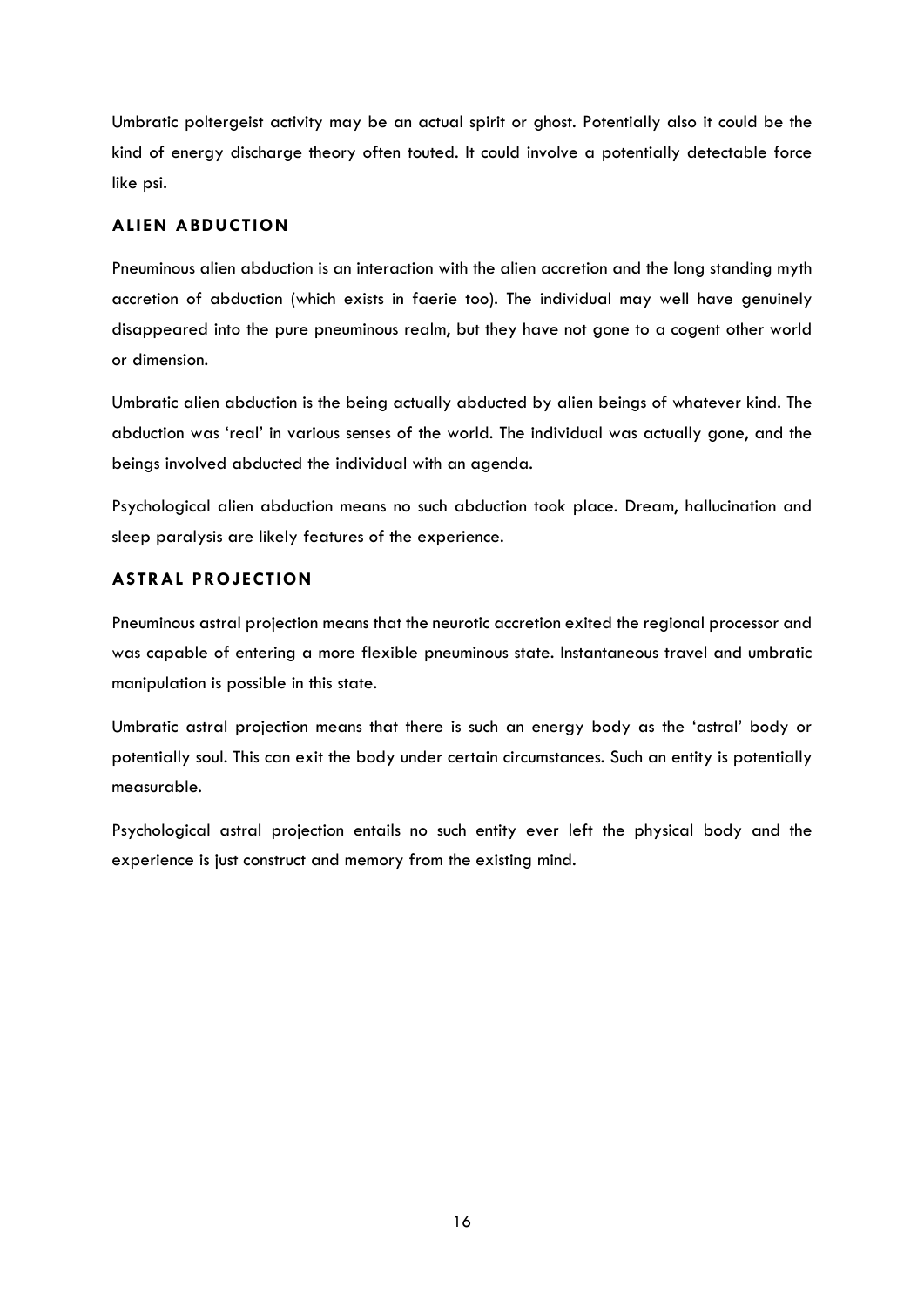## <span id="page-17-0"></span>**Practical Zone Research Project -Sketch**

Zonal research must contain an element of praxis as well as theory. Speculations that derelict areas (unplaces) may slide into zonal infestation need some grounding. Below is a description of the development of a monitoring system currently being implemented.

How to extract information from potential zones (where zone means the strong sense of a place infested with some kind of paranormal (whether it be pneuminous or umbratic) interference.

Zonal candidates are to be identified. This means mapping the various derelict or suspicious looking places in the test area.

Given limited visualization/psychic style abilities, how to perceive the presence of any such entities or interference patters? Following the observation that plants are invariably either present in zonal candidates or sufficiently close to detect activity, why not engage vegetation as natural-kind stalkers.

Plant awareness in its regular form is not particularly interested in human communication. To bypass this we will create pneuminous accretive structures on selected plants in the potential zones. In other words, through effort and considerate communication we need to tap the attention of a plant and give it sufficient individuality such that it can function in this manner.

Creating the plant accretion does not solve the problem of communication. To get round this we need to devise a built for purpose mantic system by which the plant entities can communicate their findings. The operator will focus on politely asking the nk-stalker if there is any such activity.

We can see from this that such a system will have three layers to it. The first will be to ask if there has been some kind of activity of note worth reporting (or at least if the nk-stalker thinks so). This will be done by a red token hidden amongst 52 other tokens. If the red token is selected (by the operator) this means the system can proceed to the second level. The second will list (as best as can be devised) the kinds of phenomena that might have occurred whilst the third will provide options as to 'why' of the activity.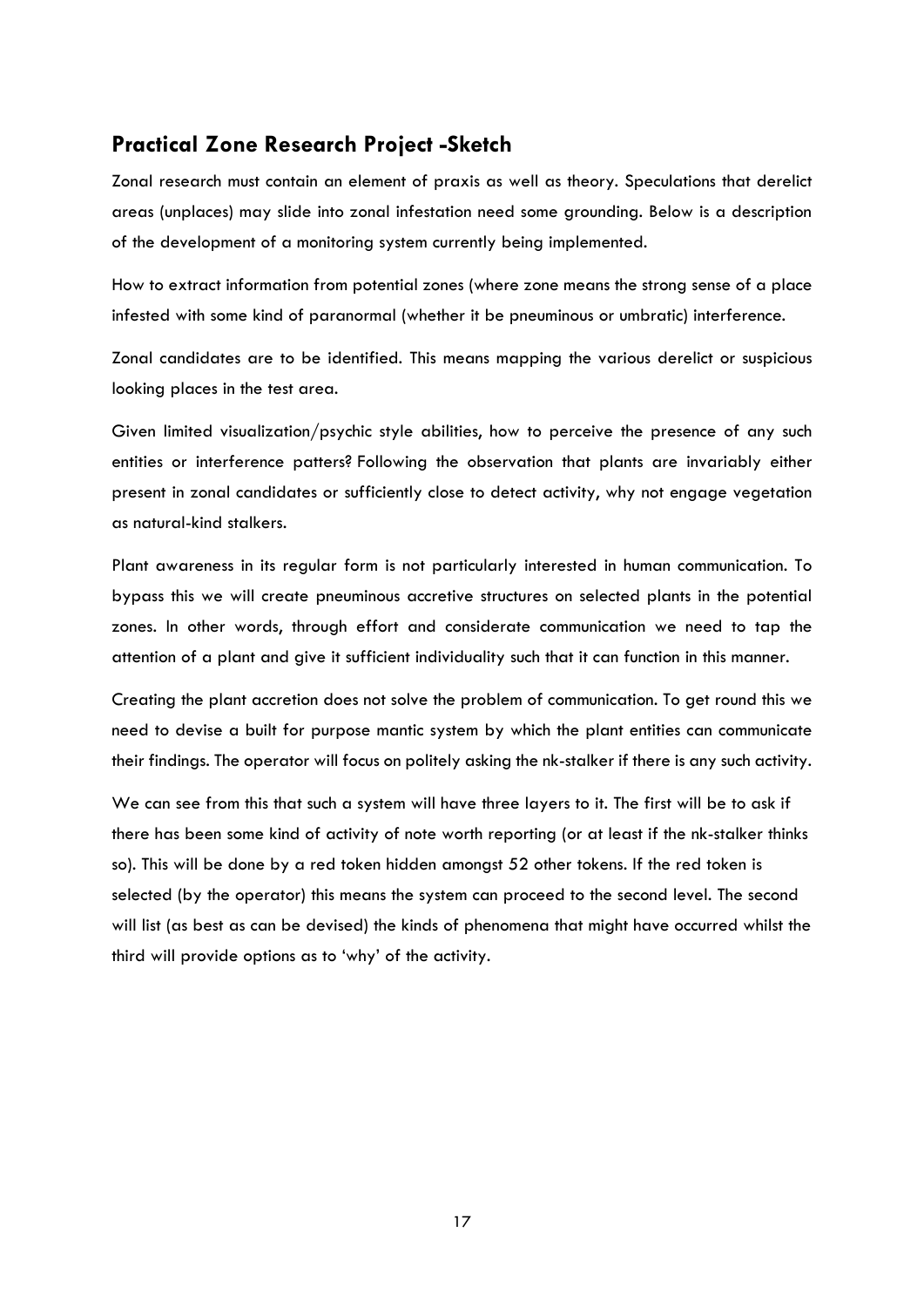| Zonal Activity.                                          | <b>Reason for Activity</b>         |
|----------------------------------------------------------|------------------------------------|
| Presence of:                                             | Passing through                    |
| Humans                                                   | Meeting                            |
| Animals/birds of note                                    | Resides there                      |
| Disembodied human accretion (ghost).                     | Associated with some element there |
| Non-physical non-human entities                          | Leaving artefact                   |
| Physical non-human/animal entities -<br>terrestrial      | Seeking something                  |
|                                                          | Hunting                            |
| Physical non-human/animal entities-<br>extra terrestrial | Opening gate                       |
|                                                          | Visiting                           |
| Gatway opened                                            | Other                              |
| Gateway closed                                           |                                    |
| Other active botanical agent                             |                                    |
| Other                                                    |                                    |

Potential agents of zonal activity and reasons for it, as may be used in levels 2 and 3 of the mantic system.

Why use the nk-stalkers rather than just the mantic system directly? This is a good question. The feeling is that the nk-stalkers, as directly present to the zone will be more reliable as pneuminous agents than purely trying to tap into the pneuma for answers. The nk-stalkers contact reduces the possibility of contamination from zonal agents who wish to keep activities covert.

What to do when vegetation dies down, e.g. in winter? The idea has been floated that other kinds of nk-stalkers could be used. Stones would be an ideal candidate.

How can you be sure that the nk-stalkers will stay working for you? The possibility of the nkstalkers working for the zonal agents or just themselves is always there. Kindness and respect must be given to them at all times. We might also consider checking all results with a second nkstalker in a given potential zone.

Once zones and nk-stalkers are set up we can start to run regular reports on the zones. These can be rigorously logged and checked for patterns that may help identify zones.

## <span id="page-18-0"></span>**[Zonetology Research Report](https://centreforexperimentalontology.com/2019/10/23/zonetology-research-report-23-10-19/) 23/10/19**

The zonetology research project commenced on 14/10/2019. The project consists of identifying zones local enough that they can be visited in person occasionally and then monitoring them for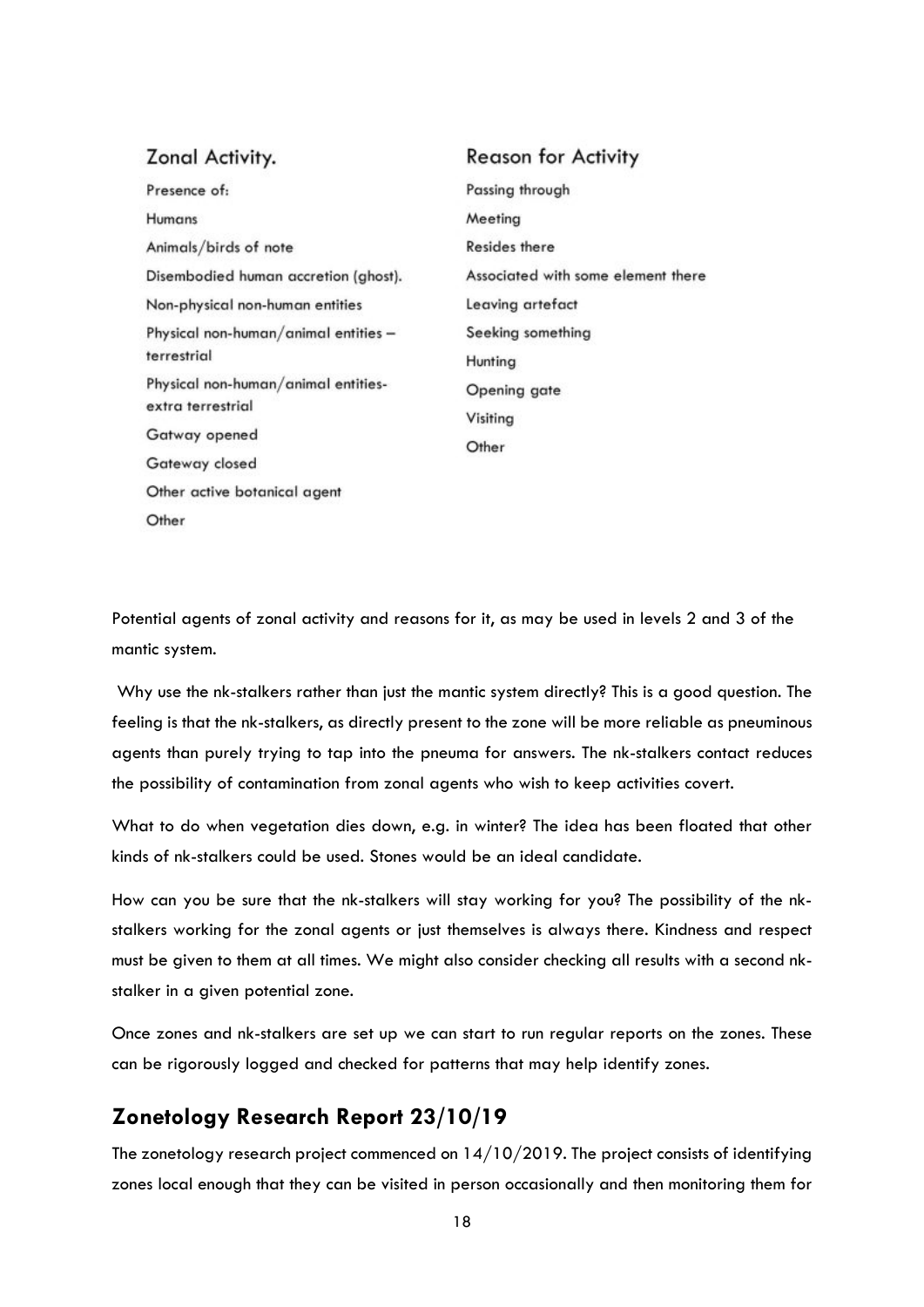activity at distance through 'stalker' accretions placed in the zones. By 'zone' we mean a spatial region that has a certain appearance. This appearance is not easy to describe, in some sense it is more akin to a feeling. Descriptions tend to involve suggestions of dereliction, ill maintained in appearance but with still frequented by some kind of human activity -as evidenced by various detritus- a certain darkness or other worldliness is often perceivable in such places. By accretion we mean here a quasi-conscious bundle of pneuma (conceptual substrate), and egregore of in some kind in chaos magickal terms.

#### **ZONE IDENTIFICATION**

Three such zones were identified and are briefly described below.

Zone 1 is a long path that follows a roadside through urban undergrowth. It is invisible from the road and only detectable from two entry points to it.

Zone 2 is a strip of detritus laden rough ground with barrier of trees followed by a train track on one side and a man-made stagnant looking water-way and rising path on the other.

Zone 3 is a small barren patch of ground underneath an overhanging building. Vegetation is to one side of it, two sides are built and one is open. It has an adjunct of a bramble tunnel under a stairway that is considered also part of Zone 3.

#### **STALKERS**

Each zone was visited so as to develop contact with at least one kind of inhabitant. This could have been a plant, stone or anything that seemed appropriate. The idea being that by accreting this object into a certain level of awareness, it could be respectfully asked to report back on any relevant 'activity' in the zone.

The following 'stalkers' were accreted in the zones.

Zone 1: a hawthorn tree and a bush of an unknown nature, possibly a viburnum.

Zone 2: a silver birch that has bent curiously over halfway up in a to form an arch. Below this is an old office chair. A white stone was placed on the chair. Both stone and birch are considered 'stalkers'.

Zone 3: a silver birch stands right next to the barren ground.

Offerings were made to all these entities. Respect and attention and further offerings over time will encourage the accretive process and hopefully facilitate communication.

#### **ZONAL MANTIC SYSTEM**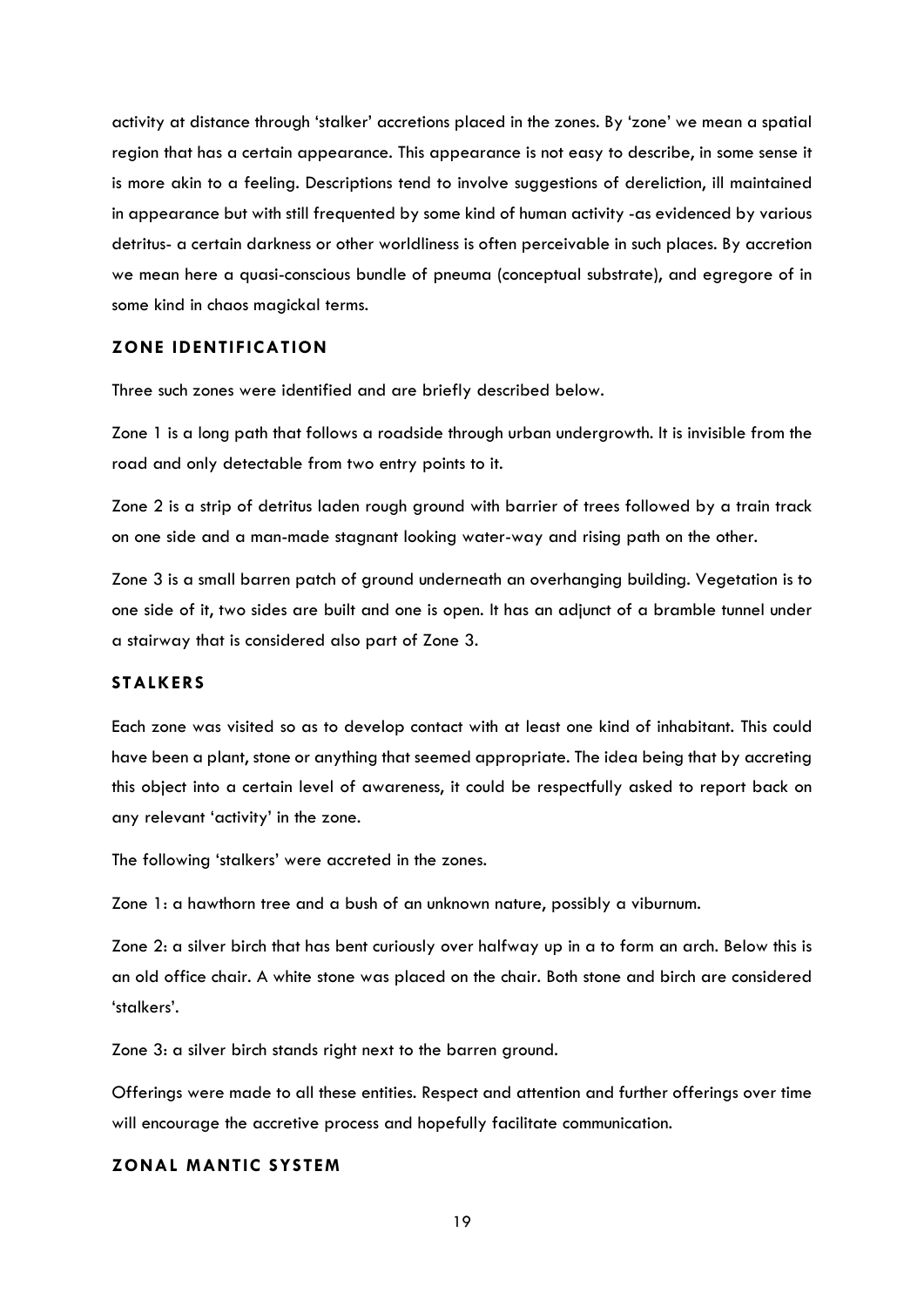Once the zones and stalkers were set up, a mantic system was needed to receive the reports from the stalkers. This system consists of two parts. The first stage is the zonal receiver.

#### **ZONAL RECEIVER**



The zonal receiver contains 53 wooden chip one of which is red. For each zone a chip is removed. If the chip is plain then an entry is made into the record that no red chip was pulled. If however the chip is red, then the second stage must be activated. The second stage involves pulling one chip from each of three boxes. Each box covers a range of heuristic categories that attempt to allow the reporting entity to roughly describe what occurred in the zone.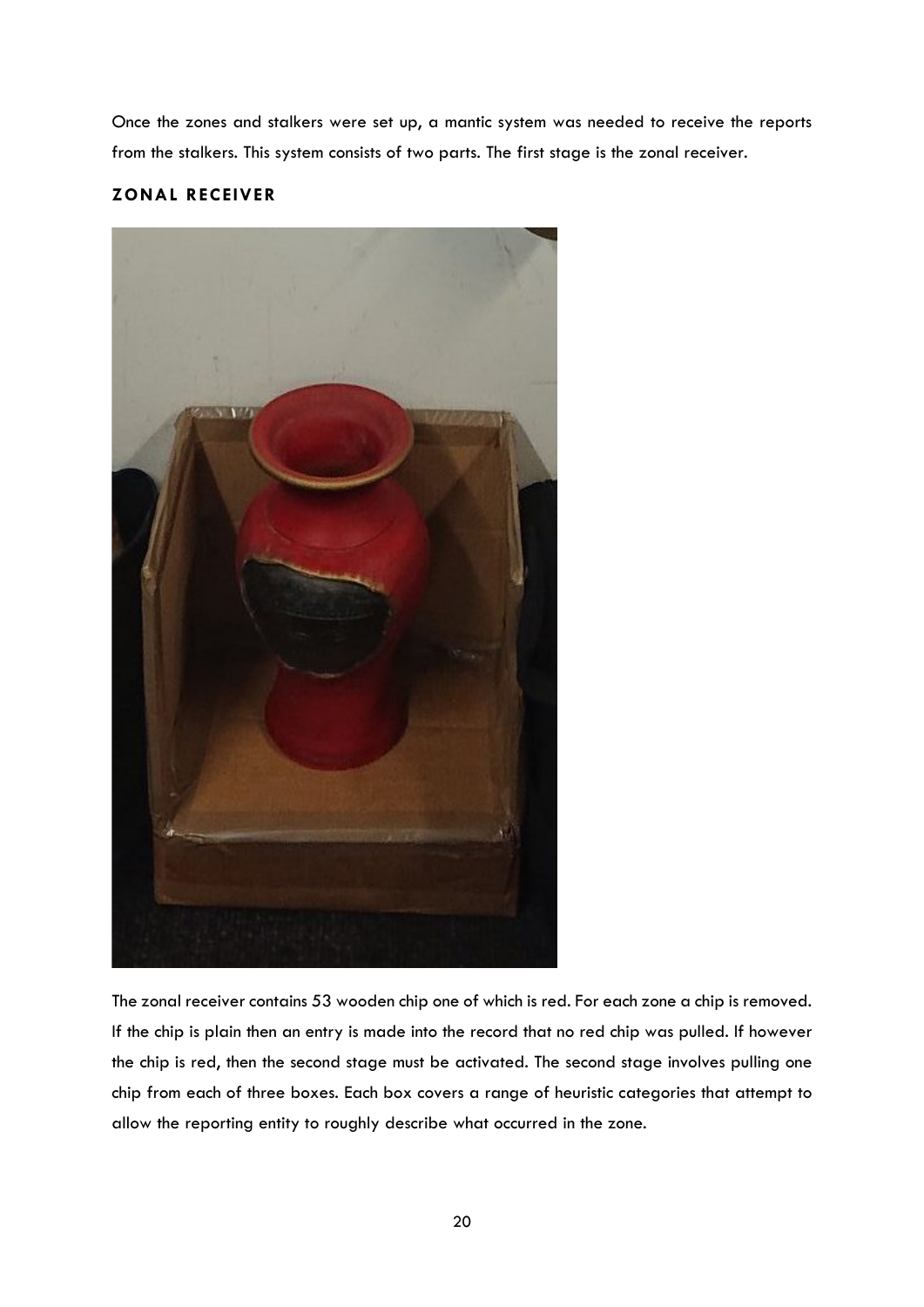#### **Box 1 Box 2**





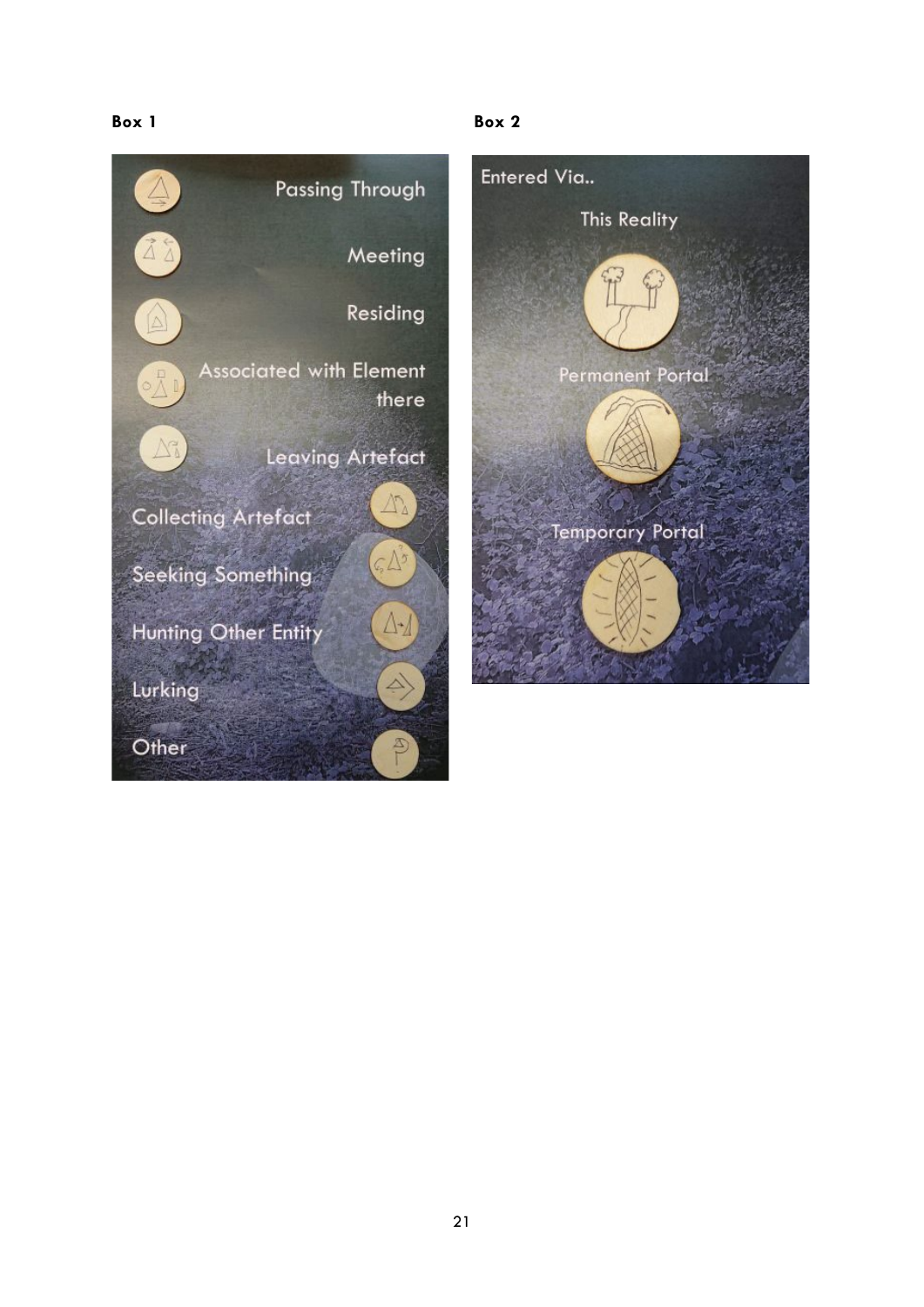#### **Box 3**



#### **PROTECTION.**

Clearly the whole proceedings may be entirely fictional. However to mitigate against the possibility of hyperstitional or actual unwanted interaction, protective gloves with special sigils on were developed. All zonetology agents operating the zone system are warned to never interact with the system without the gloves on.

#### **REPORT FROM 14/10/2019-23/10/2019 AND OTHER NOTES.**

The zonal receiver reported no action in any of the zones until 22/10/2019. On this day an agent did the checks and picked up a red chip signal from zone 3. Upon running the second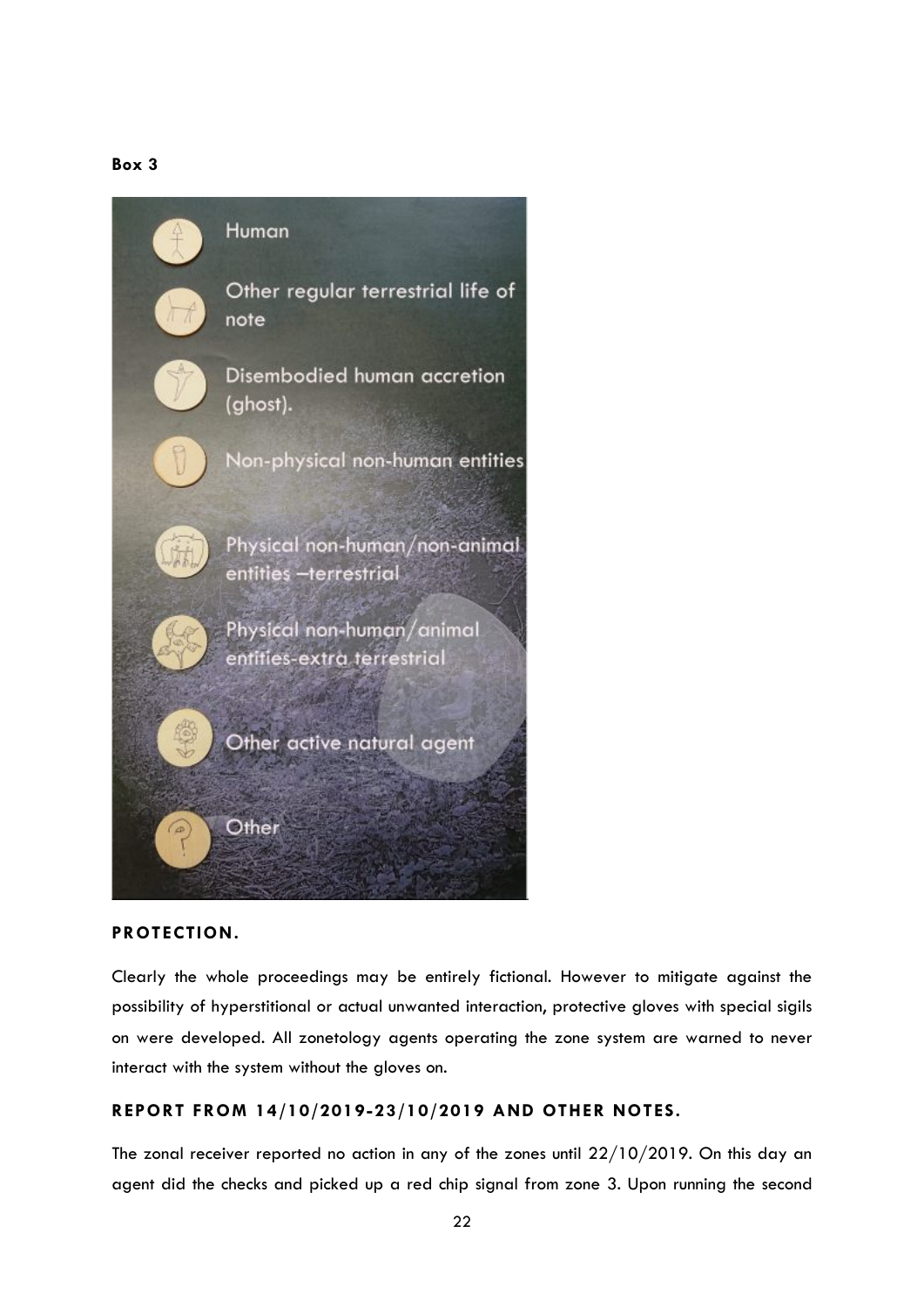stage, the activity was revealed to be (approximately): a physical entity (or entities) of a terrestrial nature was seeking something. It had come to this location through a permanent portal. An investigation of zone 3 shows various markings in the barren earth of an indeterminate nature. It was noted that many spiders currently inhabit the area. In the two days prior to the red chip, the protective gloves for the zone system fell off the wall when an agent tried to retrieve them. This event is recorded only in case it bears later significance.

#### ZONE 3



Birch (the most common stalker plant in the system) is associated with the letter B (in the pneuminous system), the number 2, deer and the concept I-mage. This is a play on its place in the regular Tarot (the magus).

The zonal research was started on  $14/10/19$ . In the pneuminous calendar this is the last day of the Tooth 'Free'. Its number is 22, its tree is willow and its letter is *Z.*

On 23/10/2019 zone 2 was visited by agents. It was not entered as a grey cat appeared to be watching at the entry to its second half. An offering of money was made from the raised path by a casual throw of a coin in the rough direction of the chair and bent birch tree. Surprisingly the coin fell into the birch tree, fell through the branches and leaves and landed straight into the chair. The curious accuracy of this throw seemed significant as did the cats presence.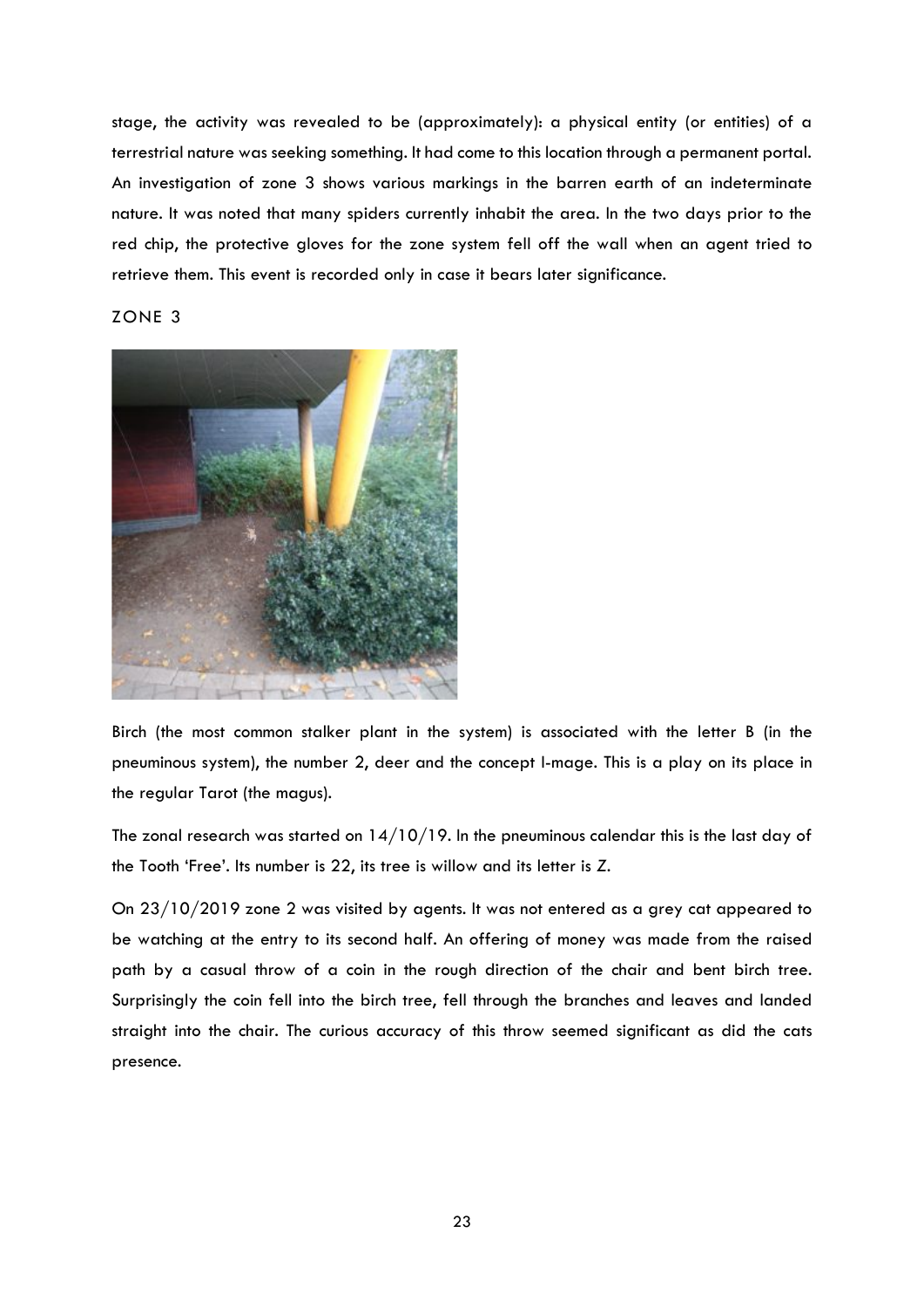ZONE 2

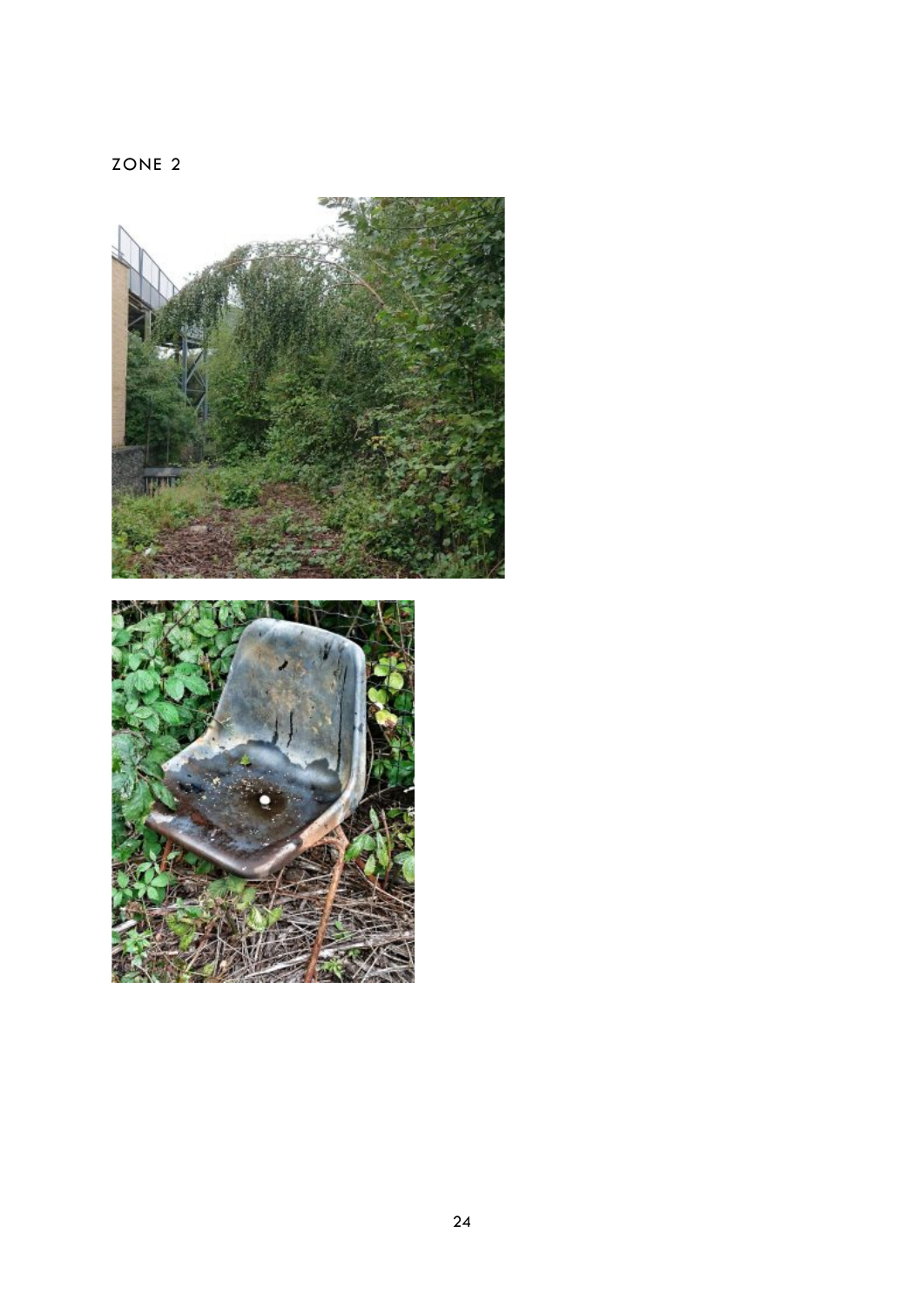#### <span id="page-25-0"></span>**Caves, Natural Zones and Pneuminous Accretions**

In these writings the zone has come to mean to something like spaces that suggest either previous human occupation or continual human occupation except only at a level of vagrants or similar. Dilapidation and detritus are zonal indices. The eerie feeling of zones (in rough line with Fisher's sense of eerie) is postulated as making them attractive to inhabitation by various entities of unknown origins. These may be pneuminous accretive left-overs from previous habitation, purely pneuminous entities that have not been accreted by earthbound Narps, or physical cryptids of some kind -presuming there is more than a heuristic sense in making these divisions.

One problem in making the zone definition is always the issue of natural spaces that feel zonal. Wild desolate places that still emanate eeriness. These *natural zones* are sometimes identified as fairy homes, though many aspects of countryside can exhibit this characteristic and still have no history (that we know of) to link them to such associations. For this reason we feel the term natural zone is acceptable to the endeavour here and may prove useful in forging further links as we go on.

Lewis-Williams' famous book on the origin of Palaeolithic art hypothesises that there is likely a shamanic root to the various cave paintings found. Images produced in alternative states of consciousness as induced through sensory deprivation (dark caves) have been pinned onto walls to preserve the pneuminous form. The wall or membrane as it is often referred to in the text often serves as a guide to where the image will fall. There is a reciprocity between the appearance of the animal and the cave wall. A hole, an outgrowth, a stalactite may suggest some part of the creature and in the absence of the possibility that an image is anything other than magickal such a partial manifestation is to be paid special attention to. For the people of this time the suggestion is that the cave wall is literally the membrane to the other world. The cave is a natural zone of suggested partial inhabitance by pneuminous beings.

Lewis-Williams actual ontology is very much of the 'this is all hallucination that we can understand by modern neuroscience'. All the experiences of his ancient artists are housed firmly inside the discrete consciousness of his cave dwelling homo-sapiens. In this way he chooses firmly and does not even acknowledge the lurking agnostic disjunction. Yet even in his discounting, his description of the membrane is powerful one.

The pneuminous theory as endlessly touted here, states that everything is understood conceptually in some sense (like in phenomenology). This conceptual understanding however is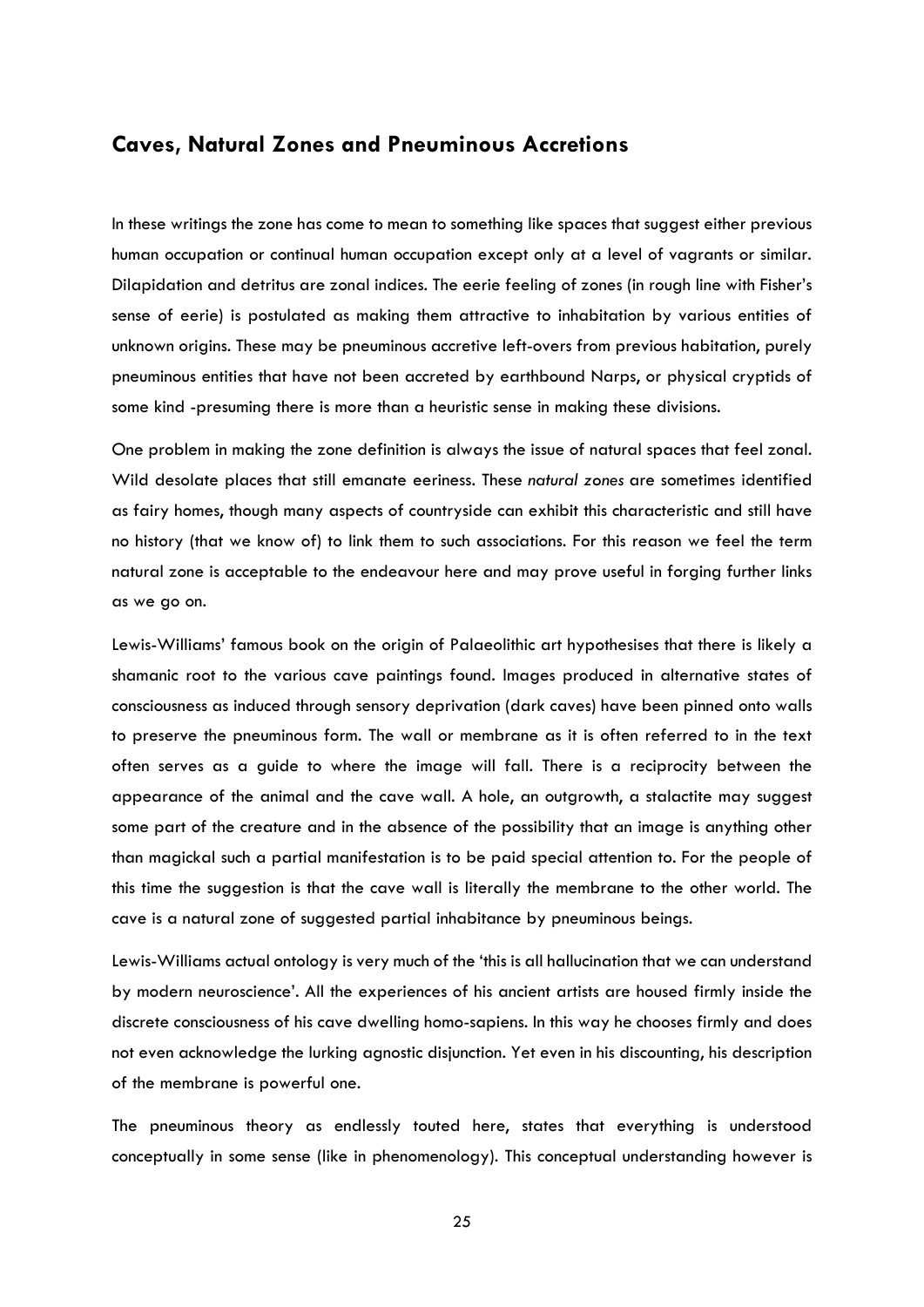like a substance (pneuma) that acts upon the hiding umbratic solidity. This is the pneuminous accretion, an agglomeration of concept stuff that can stick to regions of the what-is-shown to us (the vector field). In most instances the accretions make a simple agreement with the solidity, but sometimes they do not. The accretion of a bison that escapes from the seen animal into the purely pneuminous world *is* what we call the spirit animal, or even the platonic form. We think such a thing is just an abstract universal and neglect the fact that they can be seen and engaged with. Before it was transformed into a universal this was the only version available. Down there in the cave, the cave wall has lost its sense of there being endless rock beyond the rock. There is only the pneuminous membrane, upon whose dark surface the accretion appears. The membrane is the membrane not through to the umbra but to the pneuminous world. In the pure dark, as close to the umbratic as we can be, the pneuma, freed from its solid shackles manifests its accretions freely. The spirit body of our own is of course the same thing, it is the concept of our embodiment released from the vector region we call body. The shamanic 'other' world is constructed of pure pneuma, of pure concept-stuff. Of course Lewis-Williams has no problem with this, for this is all perfectly possible within the discrete consciousness.

Yet the other side of the disjunction gives us the option that the pneuminous world is not just hallucination, but rather it does have the ability to actually *do* things. The zone, natural or not, is not necessarily a fantasy. These powers press against on all sides. The membrane is everywhere if you wish to see it. We live perpetually in face of its possibility. But now we have sided with the shaman and must withdraw to the disjunctive pivot.

The experience is one of multiple ontologies that face us everywhere, yet fundamentally split down this line. Has the escaped pneuma-concept actual potency outside of what we call ourselves or does it just operate in projections inert, cast upon a world of solid passivity to it.

"Then this line drawn is a key…"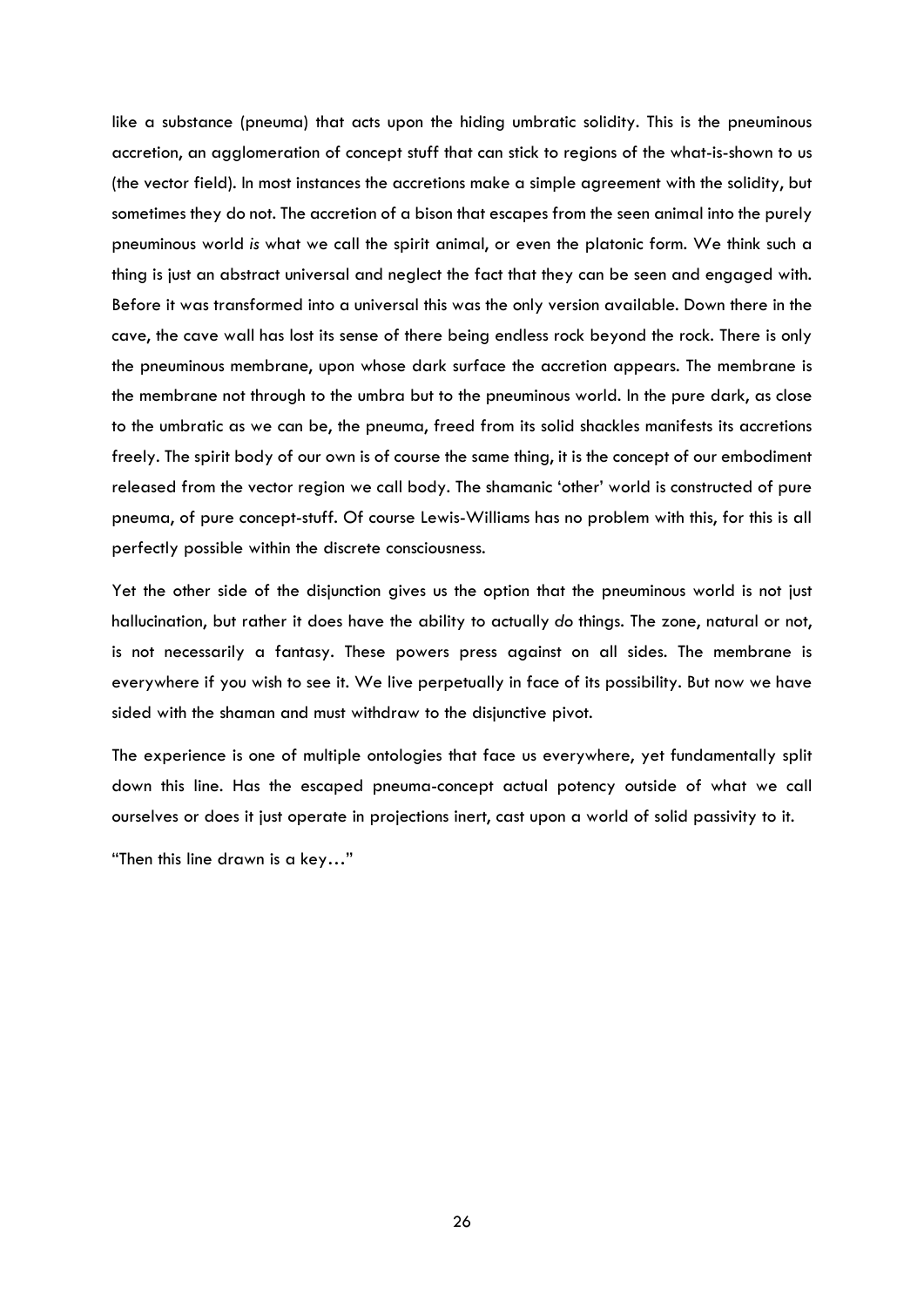#### <span id="page-27-0"></span>**Notes on Randonauts, Zonetology and Pneuminous Theory**

Randonauts for those who don't know, is a project designed to enable people to tap into mantic forces of existence by visiting random places. The project has two related threads, the first zone related the second more so to the pneuminous theory described herein. The Randonauts theory highlights the notion of blind-spots. These are places outside of our usual daily pathways -or reality tunnels. These blind-spots are very similar to the notion of the [zone,](https://centreforexperimentalontology.com/what-is-zonetology/) with one potential difference. It would seem blind spots might be relative to a given subject i.e. a blind spot could be a fairly well frequented area, yet if it was unnoticed by the subject in question it would still count as one. Zones (at least in the most compatible zonal description) by contrast are necessarily highly unfrequented. It is this lack of being frequented by humans that loosens the conceptual grip upon the region and makes it more open to interference from other forces -free floating accretions of whatever kind. So the best we can say that all zones are blind spots but not that all blind spots are zones.

The second notion is that, based upon Princeton engineering and research experiments, the possibility is raised that we might be able to somehow tune a random place generator to our (sub)consciousness to send us to a place that will have something relevant to us. The system works well as a synchronicity generator and the Randonauts subreddit is filled with incidents of meaningful encounters. Whilst working with the possibility that the organism *is* interacting with the system the explanation does allow for the possibility of the relation being purely psychological and that encounters with messages/artefacts are simply confirmation bias/coincidence. In this way the Randonauts system acknowledges what we have called the 'agnostic disjunction'. That is, the inability to differentiate between an actual synchronistic restructuring of existence and its psychological correlate.

What I would like to comment on is purely the way in which the pneuminous theory would translate the Randonauts phenomena. What is pneuminous theory? Briefly, pneuminous theory, says that concepts have actual force that operate on a-spatiotemporal axes to be able to, under certain circumstances, restructure reality. Conceptual stuff (pneuma) sticks together to make pneuminous accretions. Accretions are bound to names; the names are part of the concept but also like a core of the accretion. Accretions of pneuma are directly attached to regions of existence (these are our objects/stuff) and they also float freely. There is lots more to this, a basic version of the detail can be found [here.](https://centreforexperimentalontology.com/introduction-to-the-theory-of-pneuminous-accretions-a-phenomenological-chaos-magickal-ontology/) In the hard version of the theory all paranormal phenomena are caused by interactions of free floating accretions in the realm of what we call normal solidity -elsewhere named glitches in matrix. The bottom line is that the solidity of the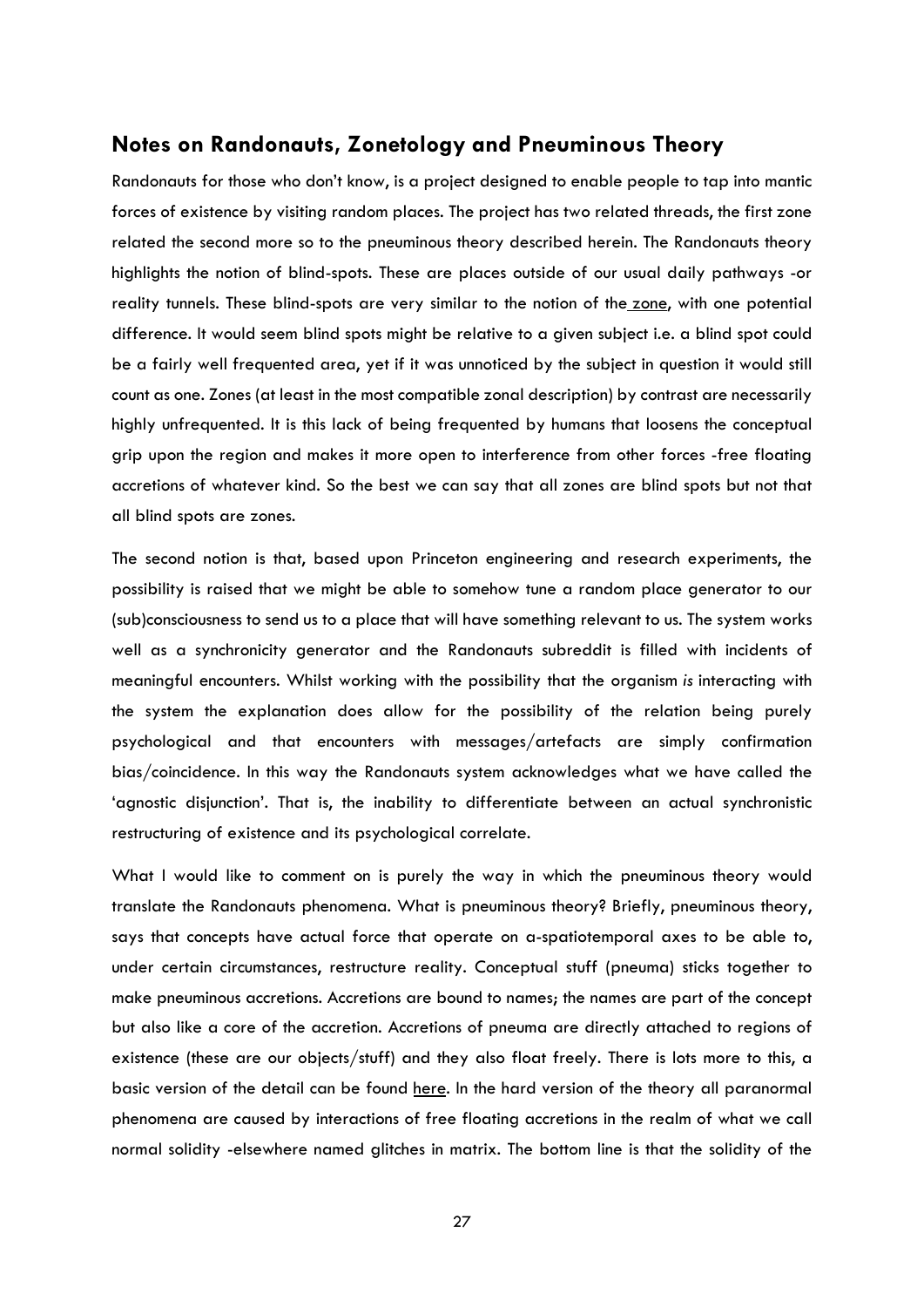world is largely real, yet under some circumstances the pneuminous accretions can alter the solidity -magickal phenomena.

Belief in pneuminous theory is a choice made on the binary of the agnostic disjunction which is succinctly: magick is real or magick isn't real. This too is actually more complicated but here the 'magick is real' option is taken to stand for 'chaos magick is real'. To engage in any of this we must have the disposition capable of at least accepting the 'magick is real' side of the disjunction. If we do not have this, all experiences created with such tools will be interpreted as purely psychological within a solid world and will lack any [p]numinous character.

If you do not hold with solid world psychological explanations, then you are (almost certainly) tacitly complicit in a theory very similar to the pneuminous one. The reason for this is simple. If you are in some way believing consciousness is altering what we call reality then the meaning of this is that, as opposed to the normal way round in which we have built the concept by relation to what the object does (a gross simplification), we are hoping the concept will shape what the object does.

The Randonauts methods seem to have two ways for interacting with accretions. The first is to tap into unconscious free floating accretions using nebulous intent and random place generation. The intent to generate anomaly will literally generate anomaly, these anomalies are accretions directly manifest in the solidity. No one can say how it happens, only that this possibility of pneuminous interference is equal in appearance to the psychological explanation. The second is to use intent in a more specific manner to generate a specific kind of experience. This too operates by tapping the accretion, yet here the operation is partially consciously determined. The accretion as perceived in the conscious mind connects to the location through the pneuma to the place accretion and produces (sometimes) the relevant phenomena in that place.

Of course it is not necessarily the case that reality is directly altering in relation to the accretion, it is also possible that a) we subconsciously are able to know where such a thing is or b) we are traversing between various nearly identical worlds. All these models would look the same, but all still require some form of 'concept attached to underlying field' in order to function (this is called the vector field elsewhere).

Randonauting does presuppose the place randomisation is important. I wouldn't be so sure this is true and would imagine throwing an item on a home drawn map would produce similar results (it would set up a ritual). It also presupposes going somewhere is important. As part of the 'ritual' this may be true. Going somewhere in this way may also have an extra anomaly facilitating function insofar as it is sending us into reality less affected by our own conceptual accretive

28